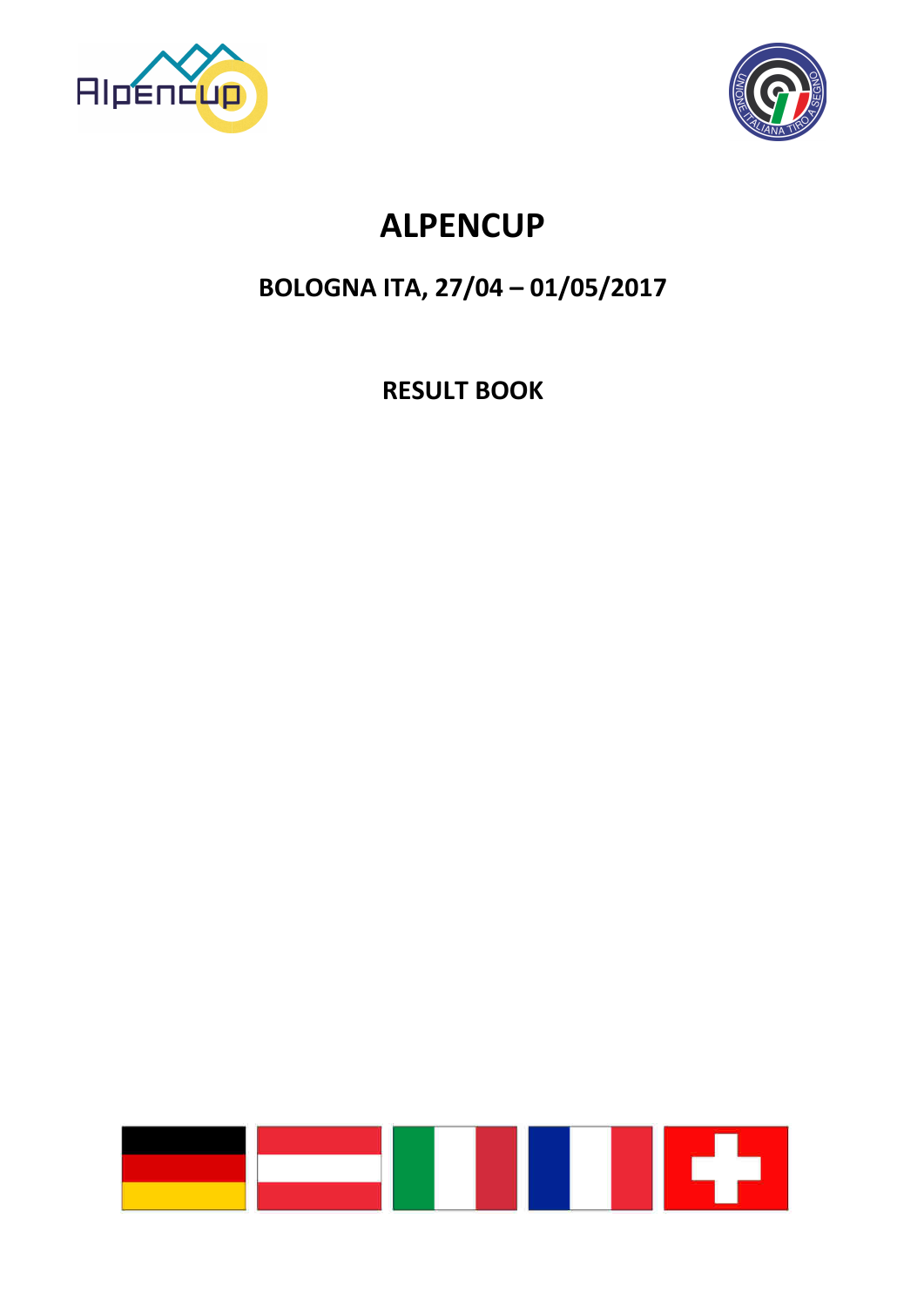

## **Juries at Alpencup 2017**

#### **Jury**

- Chairman Maurizio Calzolari
- Member Barbara Contoli
- Member Piero Soglia

#### **Jury of appeal**

- Chairman Horst Geier ITA
- Member Claudia Loher SUI
- Member Rainer Bauer GER

#### **Chief range officers**

- 10m range: Paola Segalla
- 25m range: Gianni Fussi
- 50m range: Gianni Fargnoli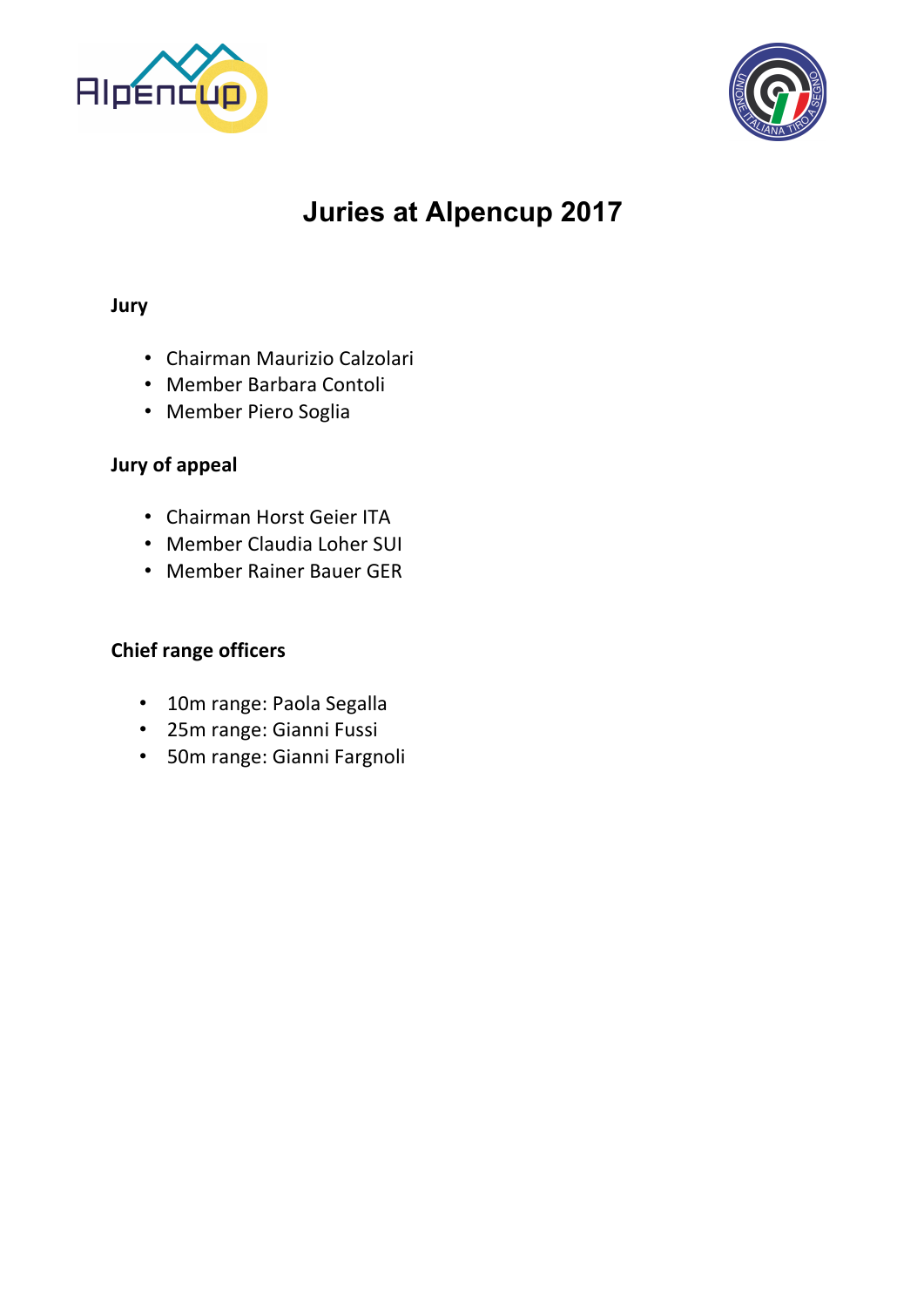

**Final Program**

### **Bologna, 27.04. - 01.05.2017**

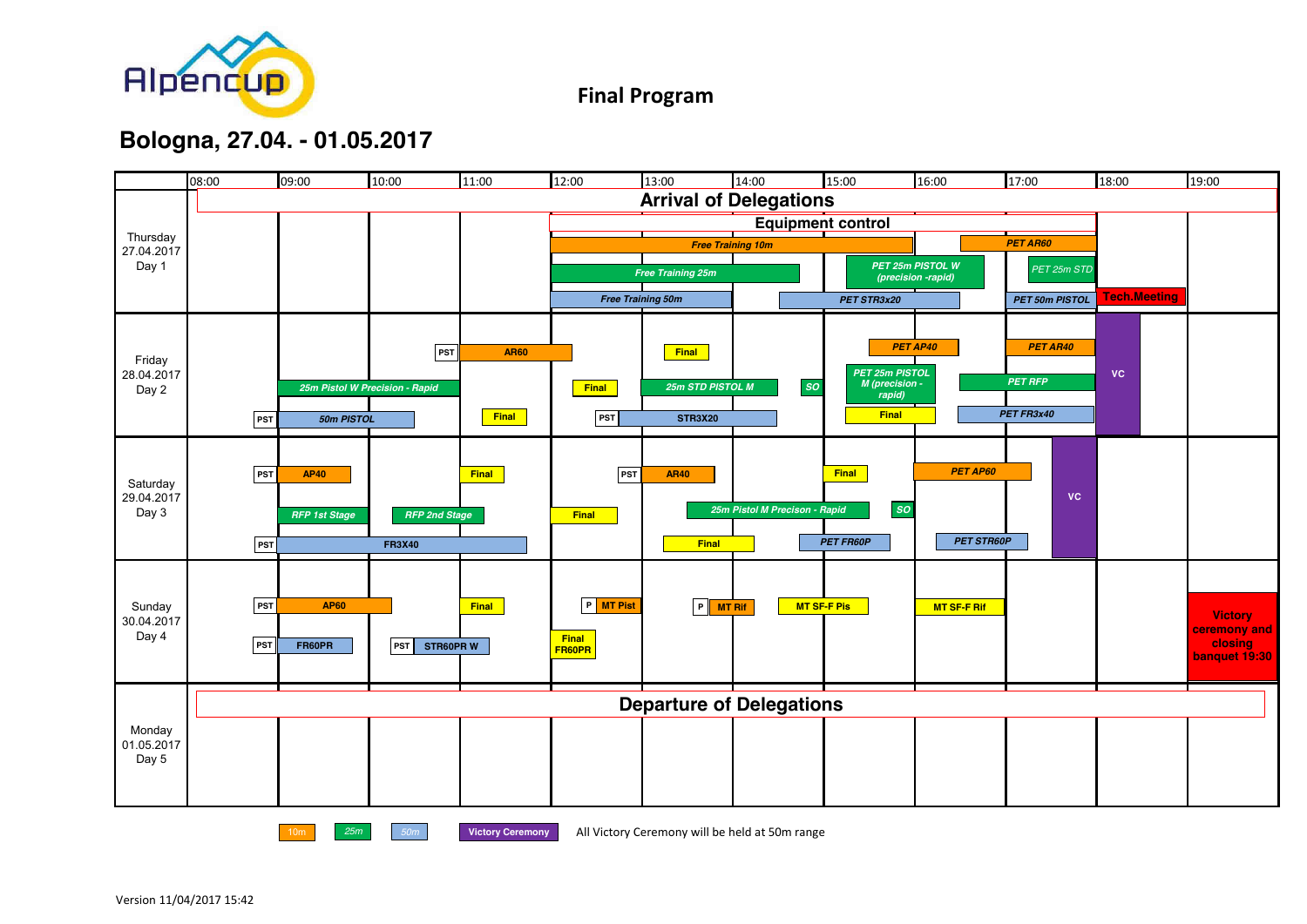

### **Alpencup 2017** Bologna (ITA) 27 Apr - 1 May



|                           |           |           | Austria     |               |                  | Germany     |           |                    | Italy          |           |                  | <b>Switzerland</b> |            |             | <b>France</b> |  |
|---------------------------|-----------|-----------|-------------|---------------|------------------|-------------|-----------|--------------------|----------------|-----------|------------------|--------------------|------------|-------------|---------------|--|
|                           |           | Name      |             | Pts Score     | <b>I</b> Name    |             | Pts Score | <b>I</b> Name      |                | Pts Score | Name             |                    | Pts Score  | <b>Name</b> | Pts Score     |  |
| 10m AIR RIFLE             | <b>JM</b> | Wadlegger |             |               | 2 617,9 Koenders |             |           | 1 617,7 Armiraglio |                |           | 618,7 Luscher    |                    | 3, 618, 3  |             |               |  |
| 10 <sub>m</sub> AIR RIFLE | JW        | Pribitzer |             | 4 415,2 Faust |                  |             |           | 141,1 Gabrielli    | 21             |           | 413,2 Zuger      |                    | 1 412.8    |             |               |  |
| 50m RIFLE 3 POSITIONS     | <b>JM</b> | Diem      | $2^{\circ}$ |               | 1145 Blos        |             |           | 1133 Armiraglio    | 3.             |           | 1148 Luscher     | 4.                 | 1153       |             |               |  |
| 50m RIFLE 3 POSITIONS     | JW        | Waibel    | 11          |               | 560 Gunther      |             |           | 570 Oseguera       | $\mathbf{3}$   |           | 565 Zuger        | 2:                 | 565        |             |               |  |
| <b>50m RIFLE PRONE</b>    | JM        | Diem      | 31          |               | 616,7 Koenders   |             |           | 614,8 Armiraglio   |                |           | 612,1 Rohrbasser |                    | 4 618,6    |             |               |  |
| <b>50m RIFLE PRONE</b>    | JW        | Waibel    | 2.          |               | $613,8$ Faust    |             |           | 4 615,4 Gabrielli  |                |           | 610,6 Zuger      |                    | 3, 614, 5  |             |               |  |
| 10m AIR PISTOL            | JM        | l Kral    |             |               | 533 Walter       | 3.          |           | 573 Monna          |                |           | 580 Flutsch      |                    | 533        |             |               |  |
| 10m AIR PISTOL            | JW        |           |             |               | Schnaidt         | $2^{\circ}$ |           | 374 Lesti          | 3.             |           | 383 Bastian      | 1:                 | 367        |             |               |  |
| 50m PISTOL                | JM        | Kral      | 21          |               | 521 Walter       | 31          |           | 540 Monna          | 4              |           | 551 Schaub       | 1                  | 498        |             |               |  |
| 25m RAPID FIRE PISTOL     | JM        |           |             |               | Lutz             | 2.          |           | 572 Spinella       | $\mathbf{1}$   | 536       |                  |                    |            |             |               |  |
| 25m PISTOL                | JM        |           |             |               | Lutz             | 3.          |           | 576 Spinella       | 2 <sub>1</sub> |           | 566 Flutsch      |                    | <b>545</b> |             |               |  |
| 25m PISTOL                | <b>IW</b> |           |             |               | l Doerr          |             |           | 565 Allocca        | 3              |           | 566 Bastian      | 1 :                | 545        |             |               |  |
| 25m STANDARD PISTOL       | ∴JM       |           |             |               | Peter            |             |           | 566 Caputo         | 2              |           | 546 Schaub       | 1 :                | 542        |             |               |  |
| <b>TOTAL</b>              |           |           | 18          |               |                  | 33          |           |                    | 33             |           | 23               |                    |            |             | 0             |  |
| <b>PLACE</b>              |           |           |             |               |                  |             |           |                    |                |           |                  |                    |            |             |               |  |

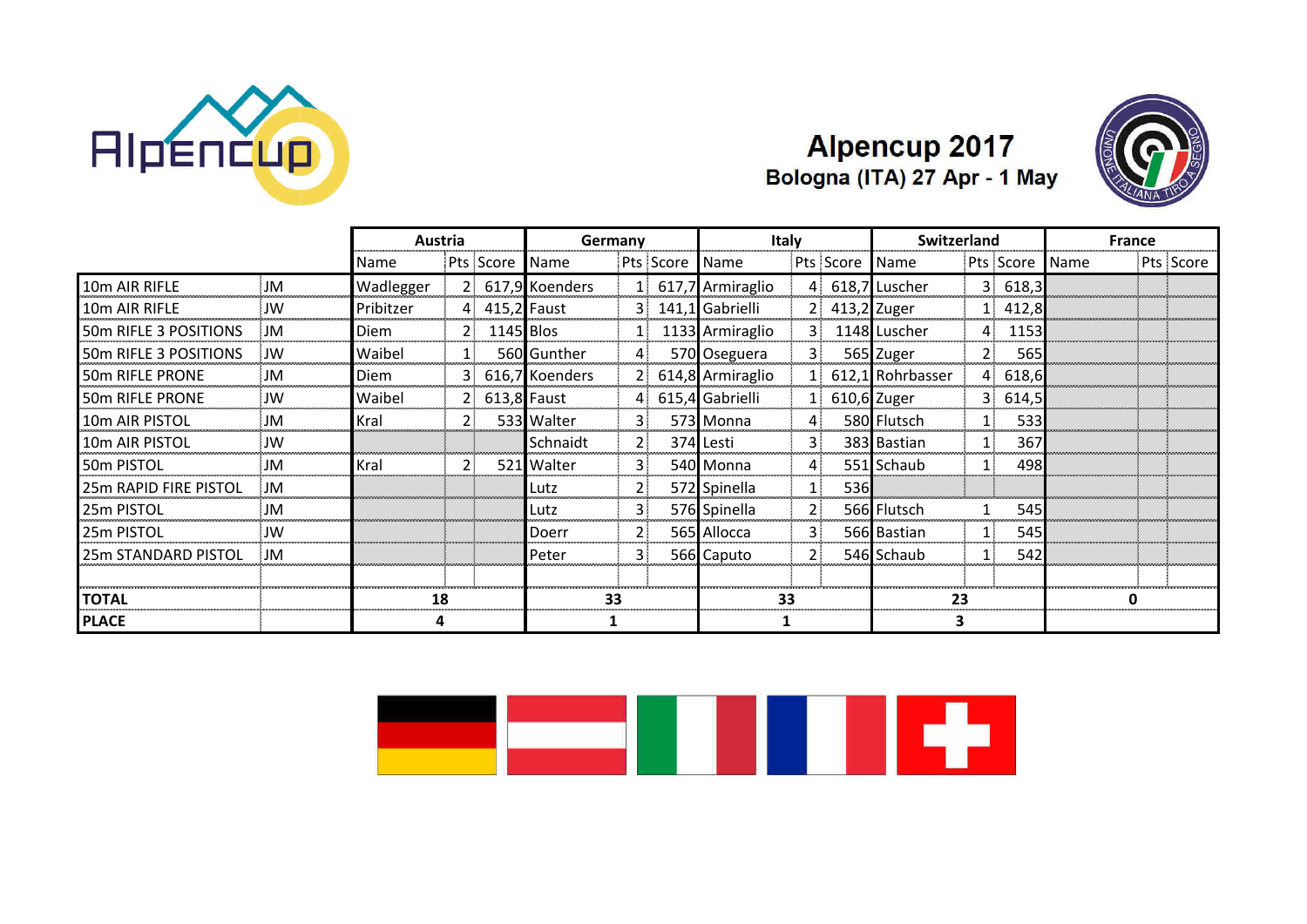



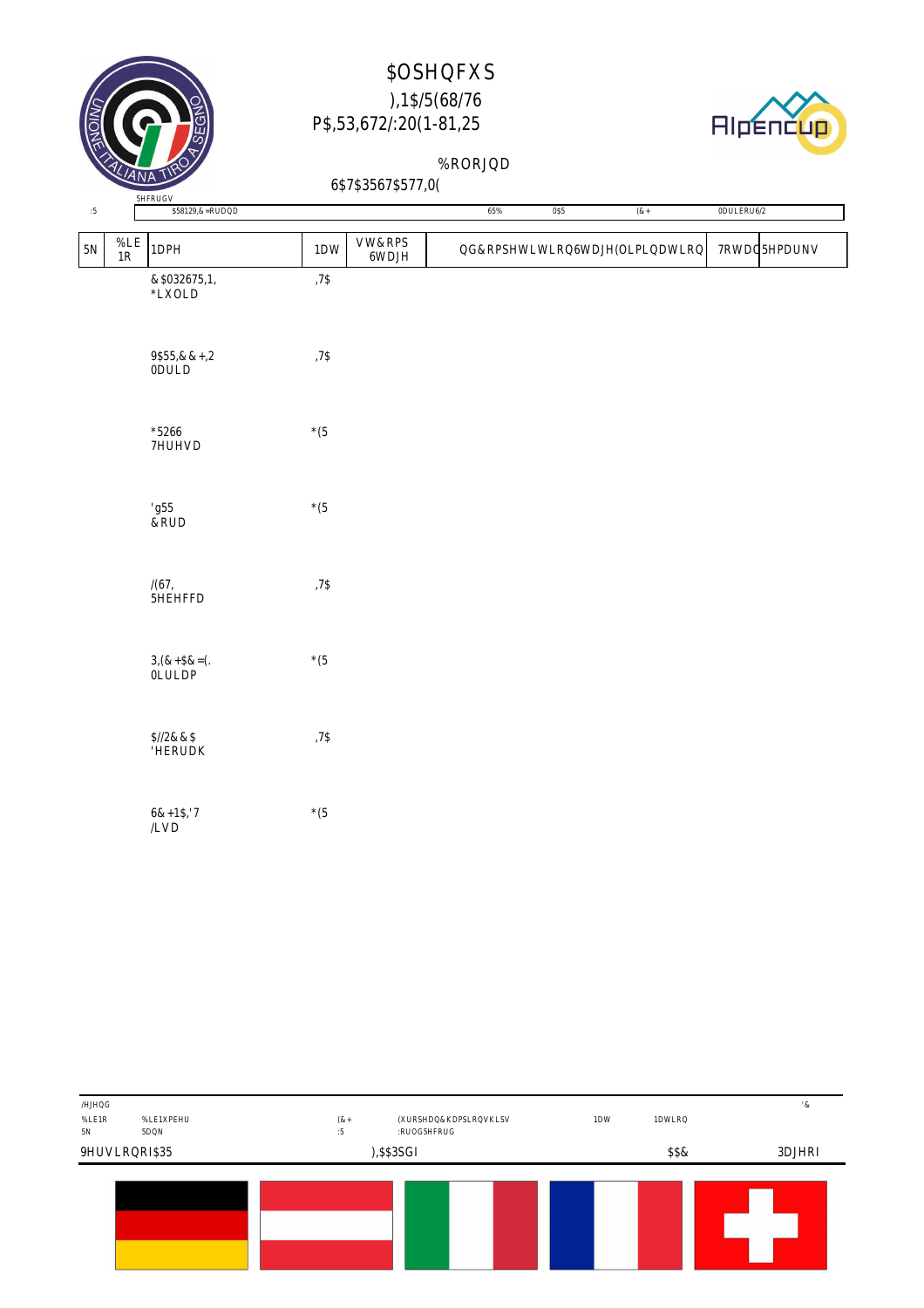





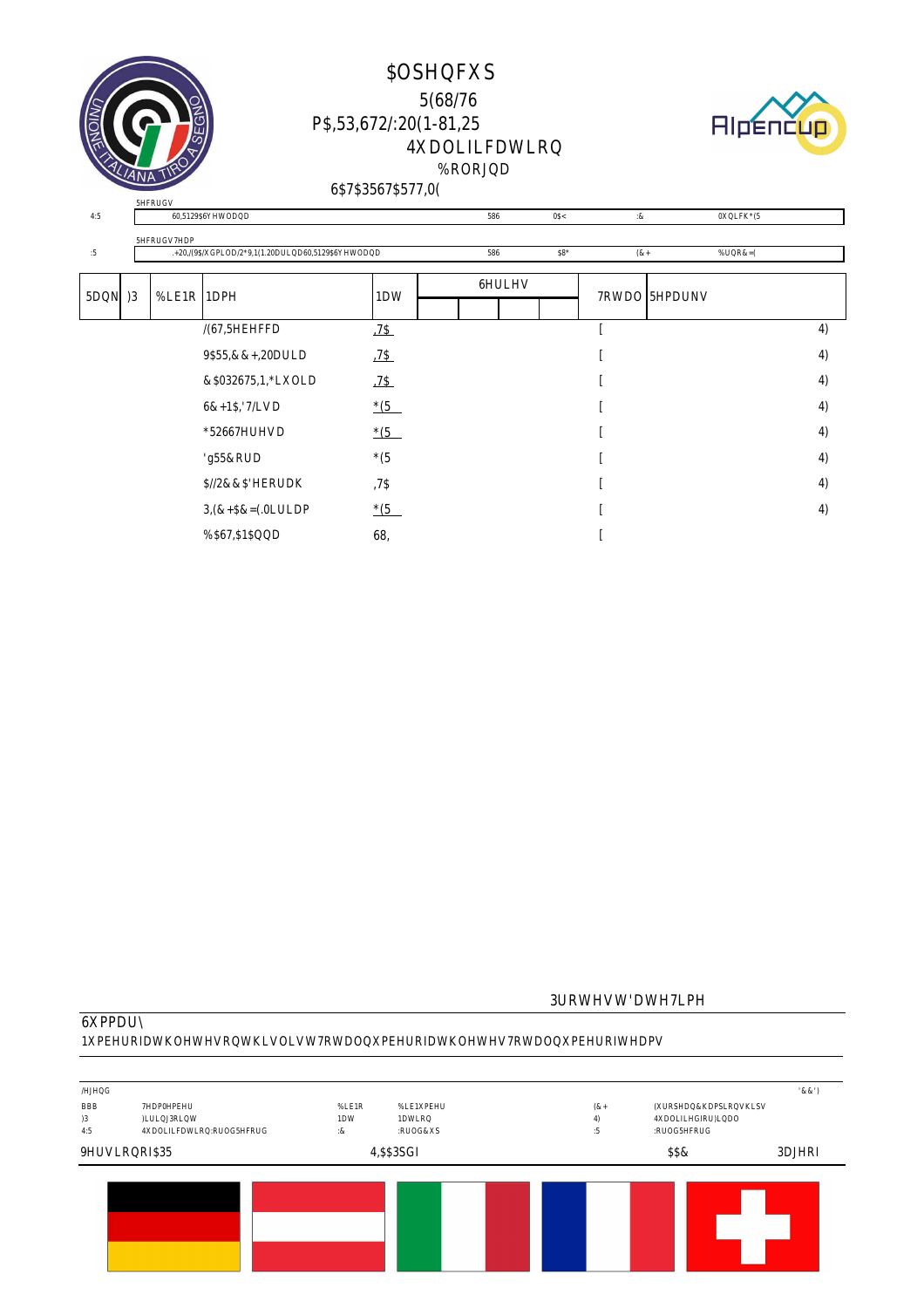



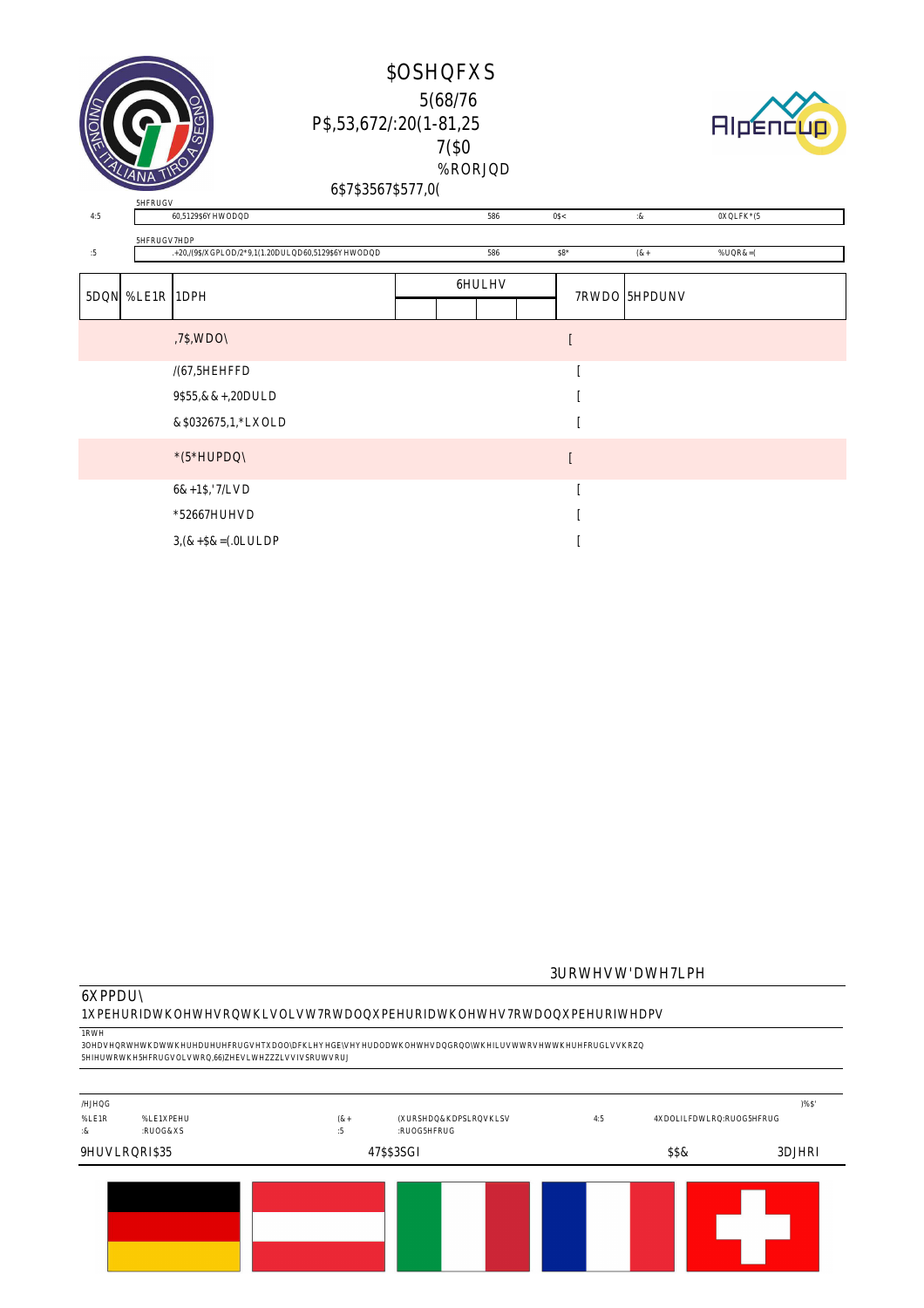



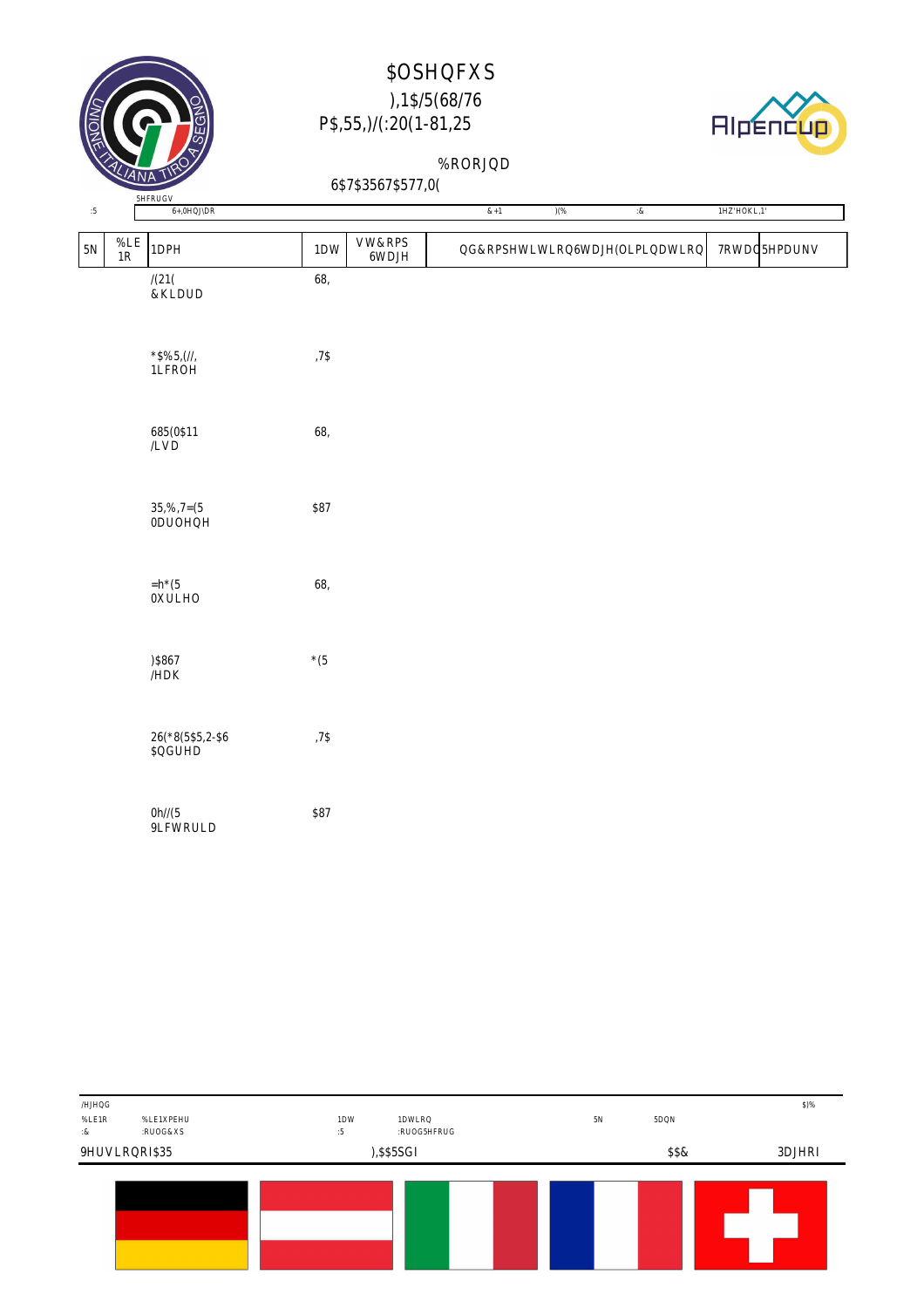



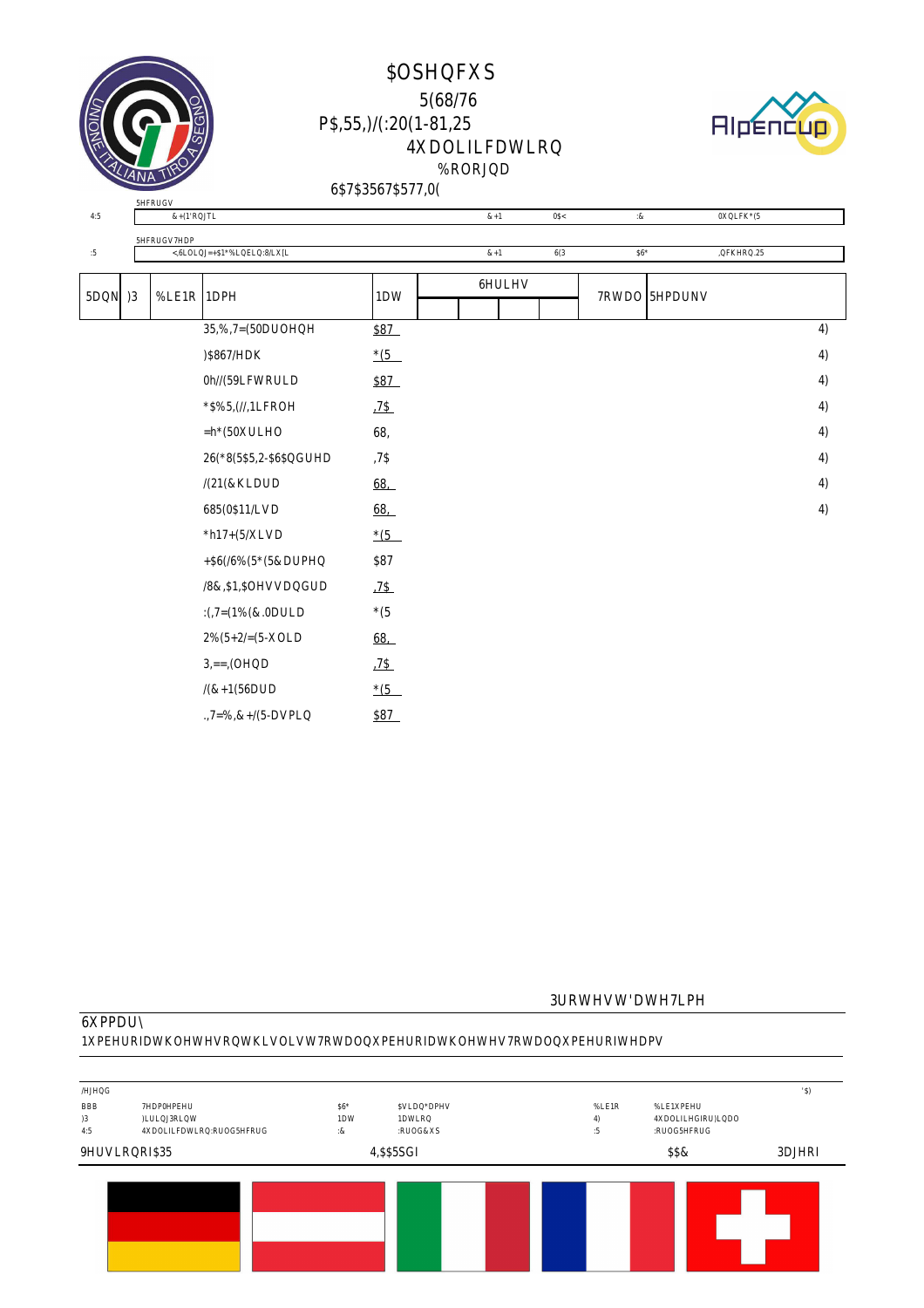



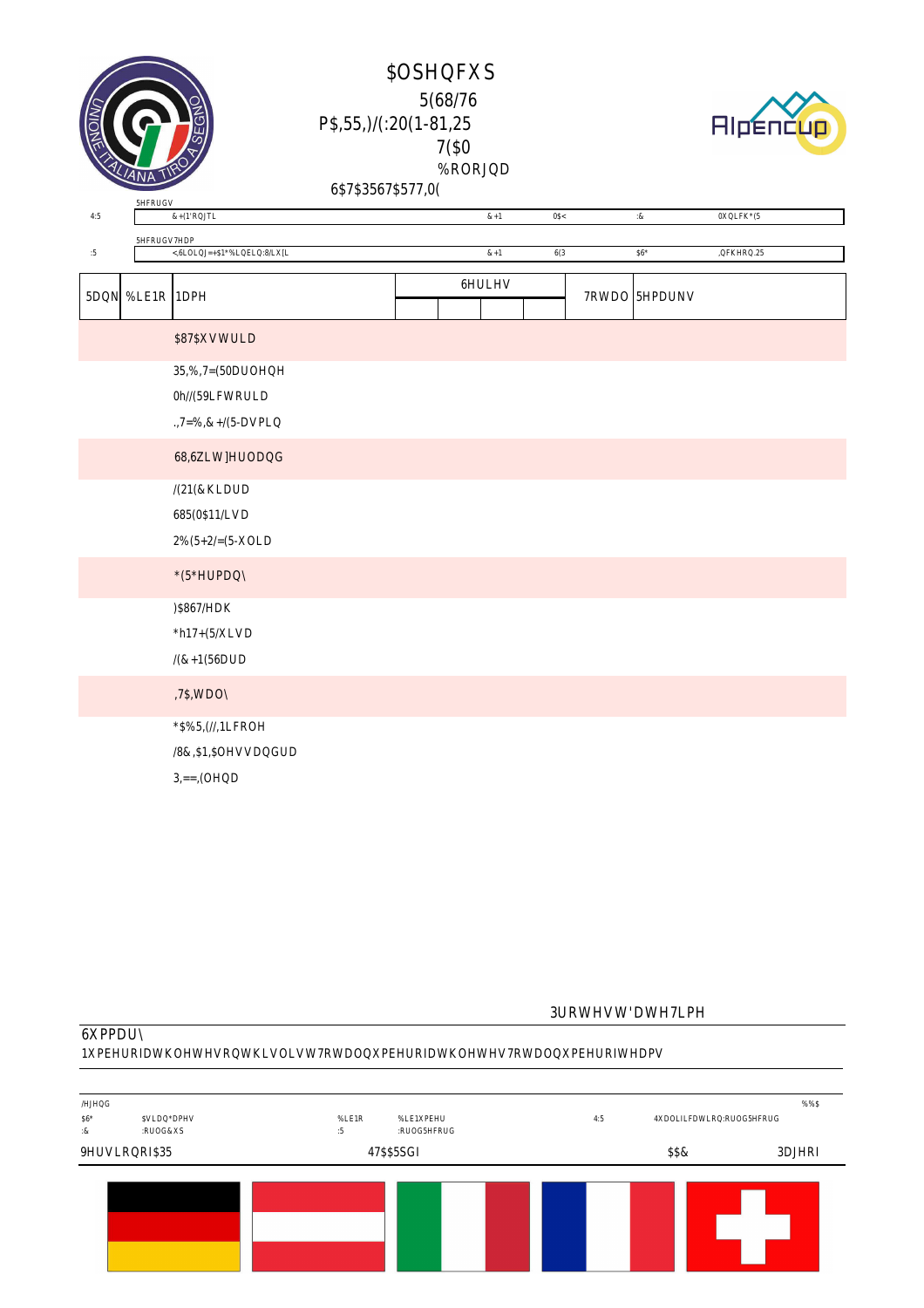



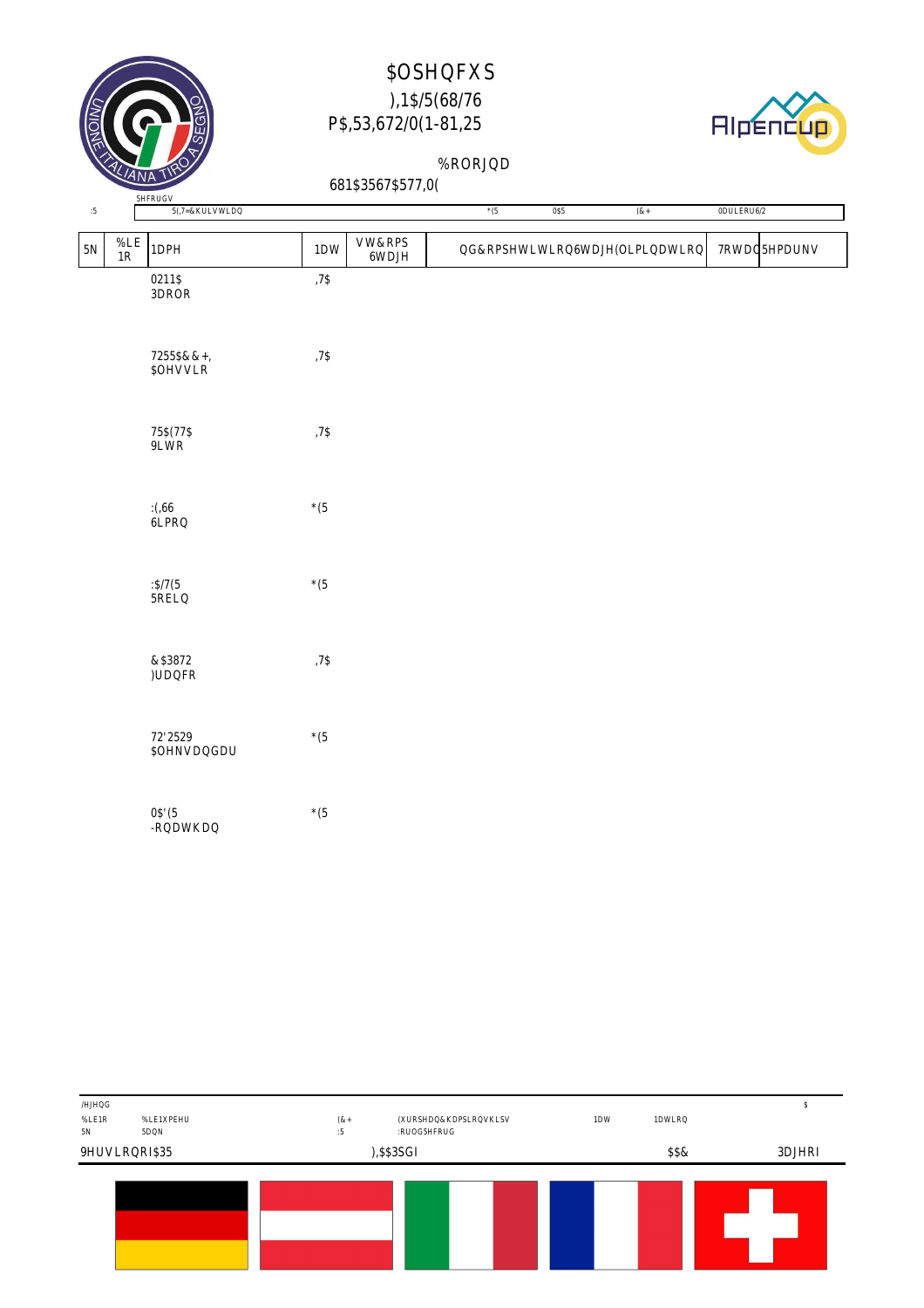





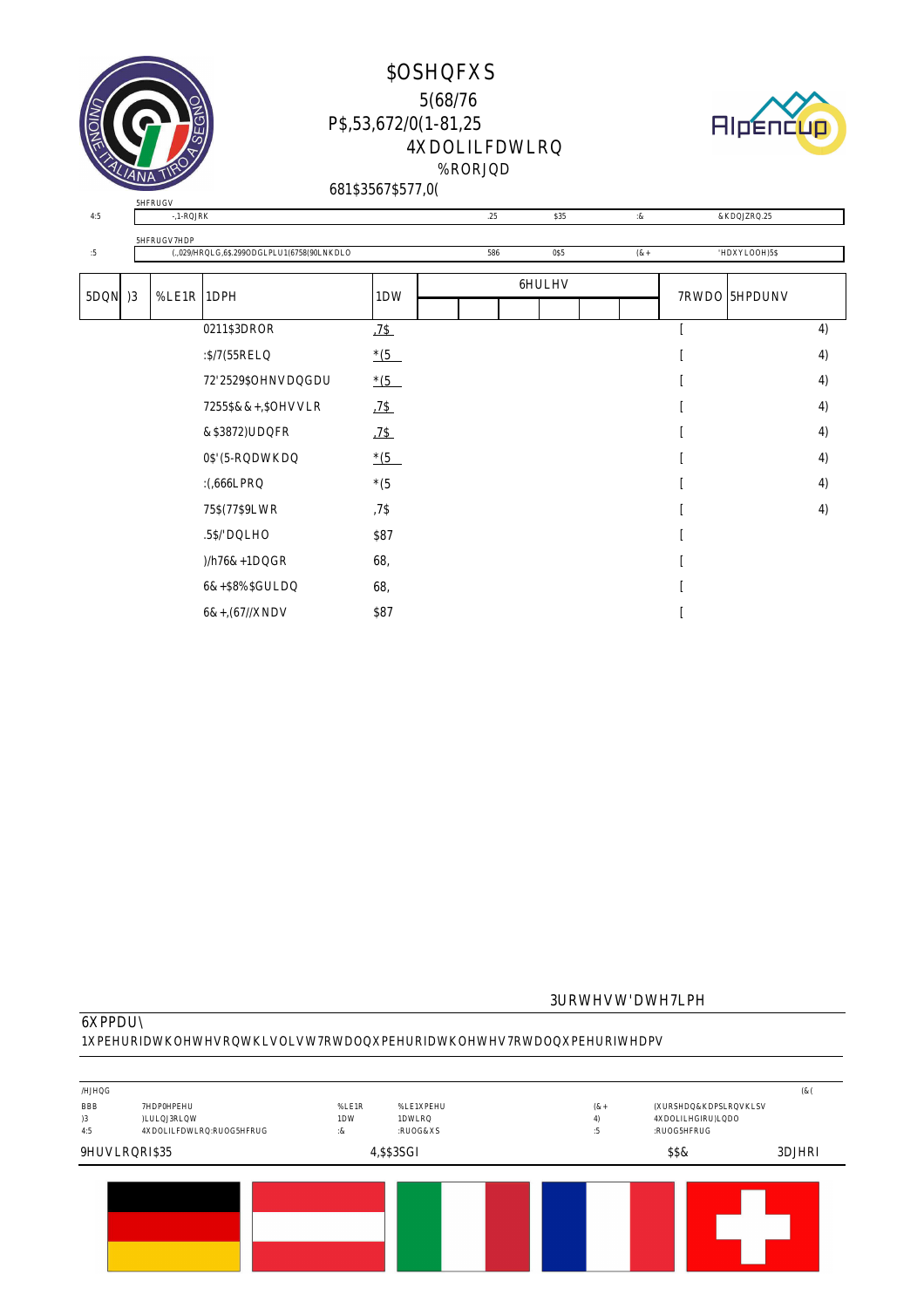



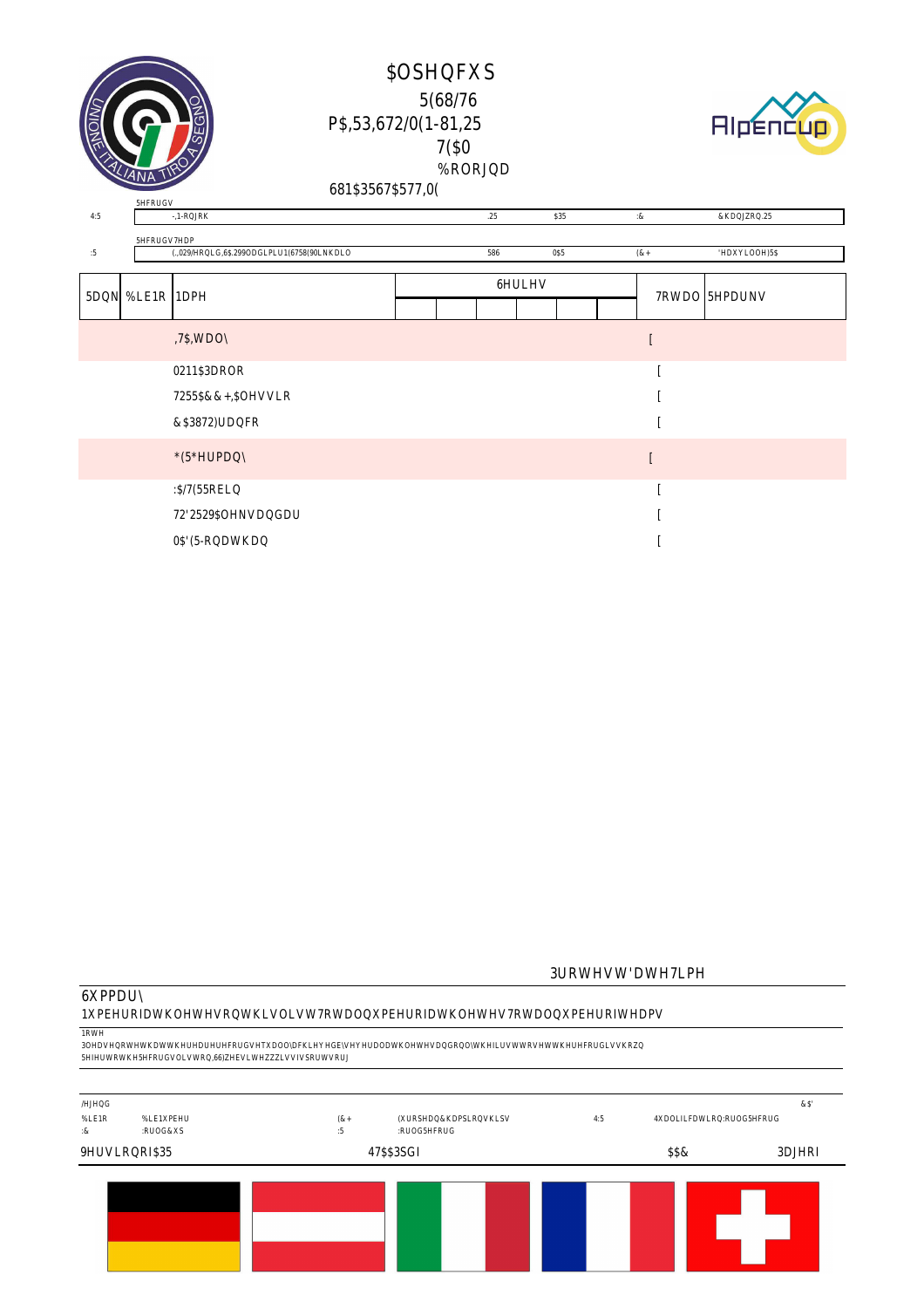



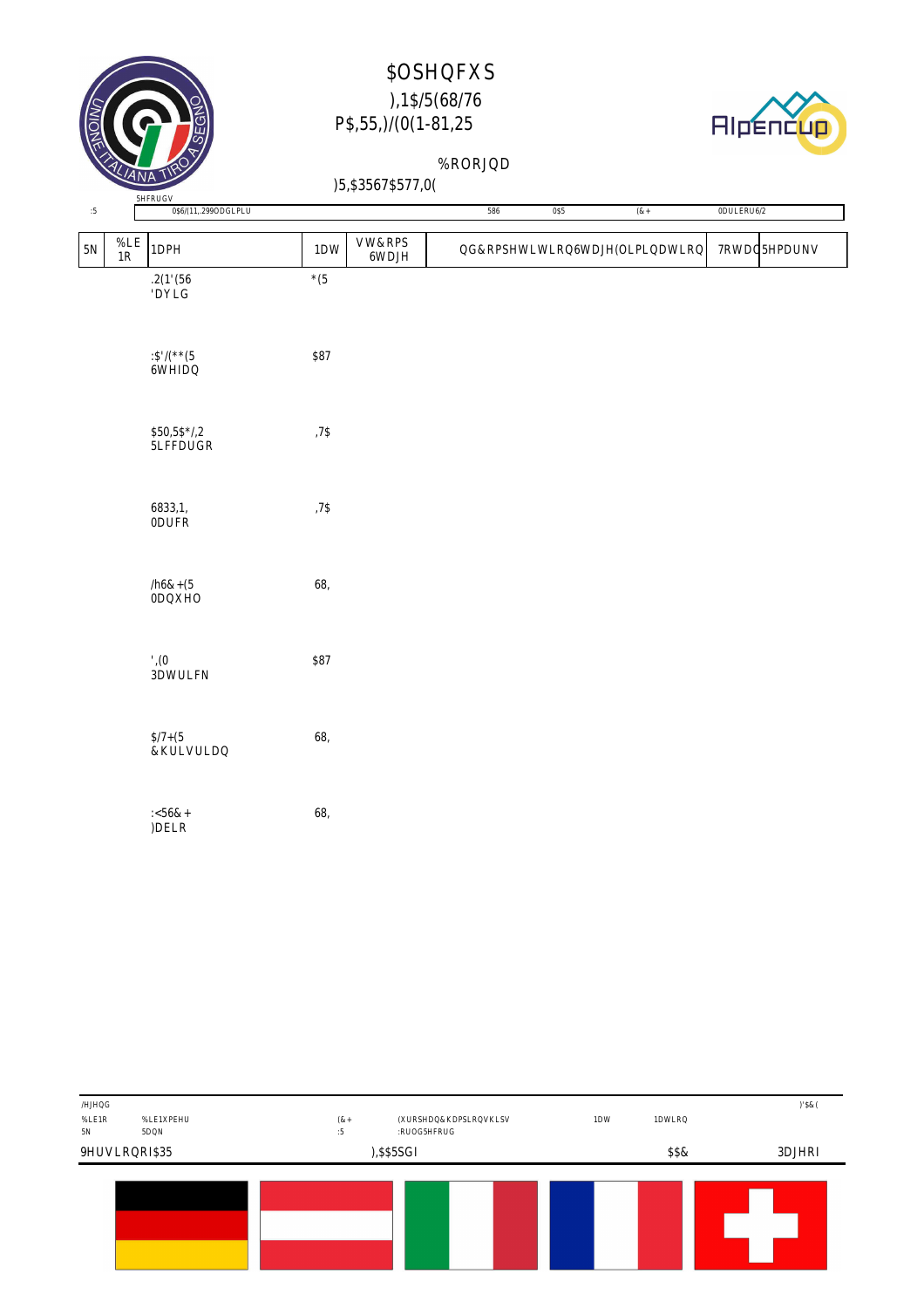



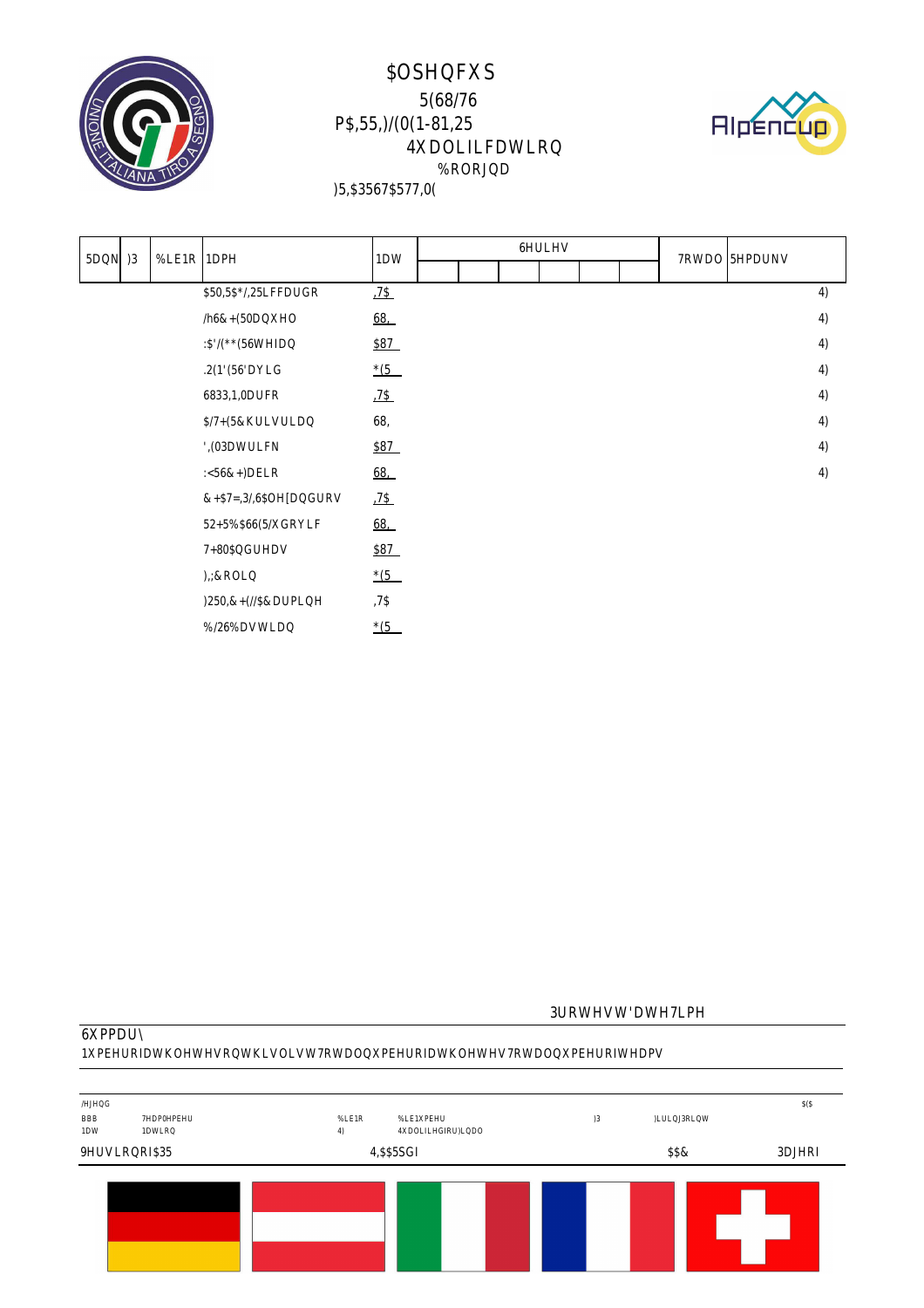





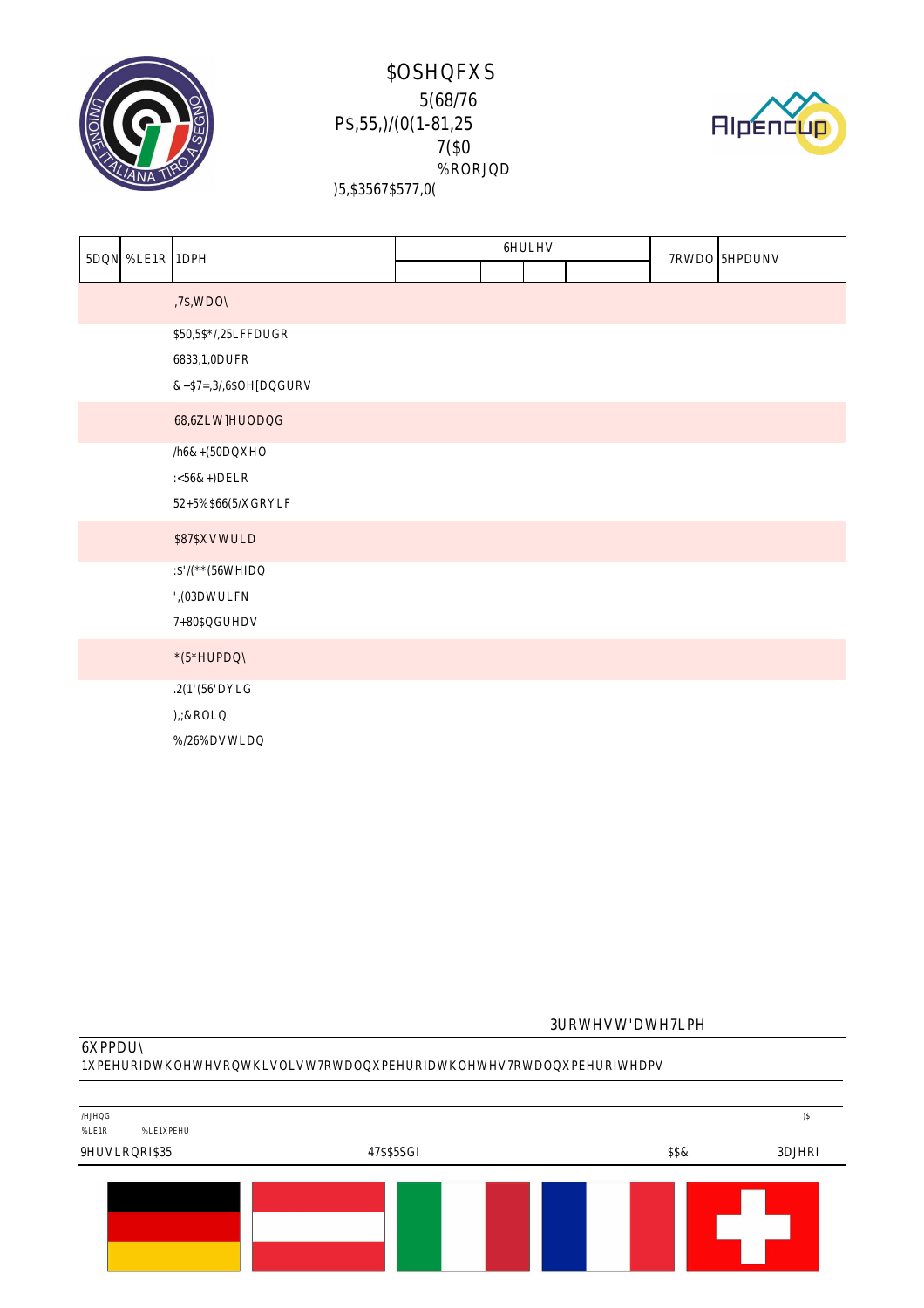



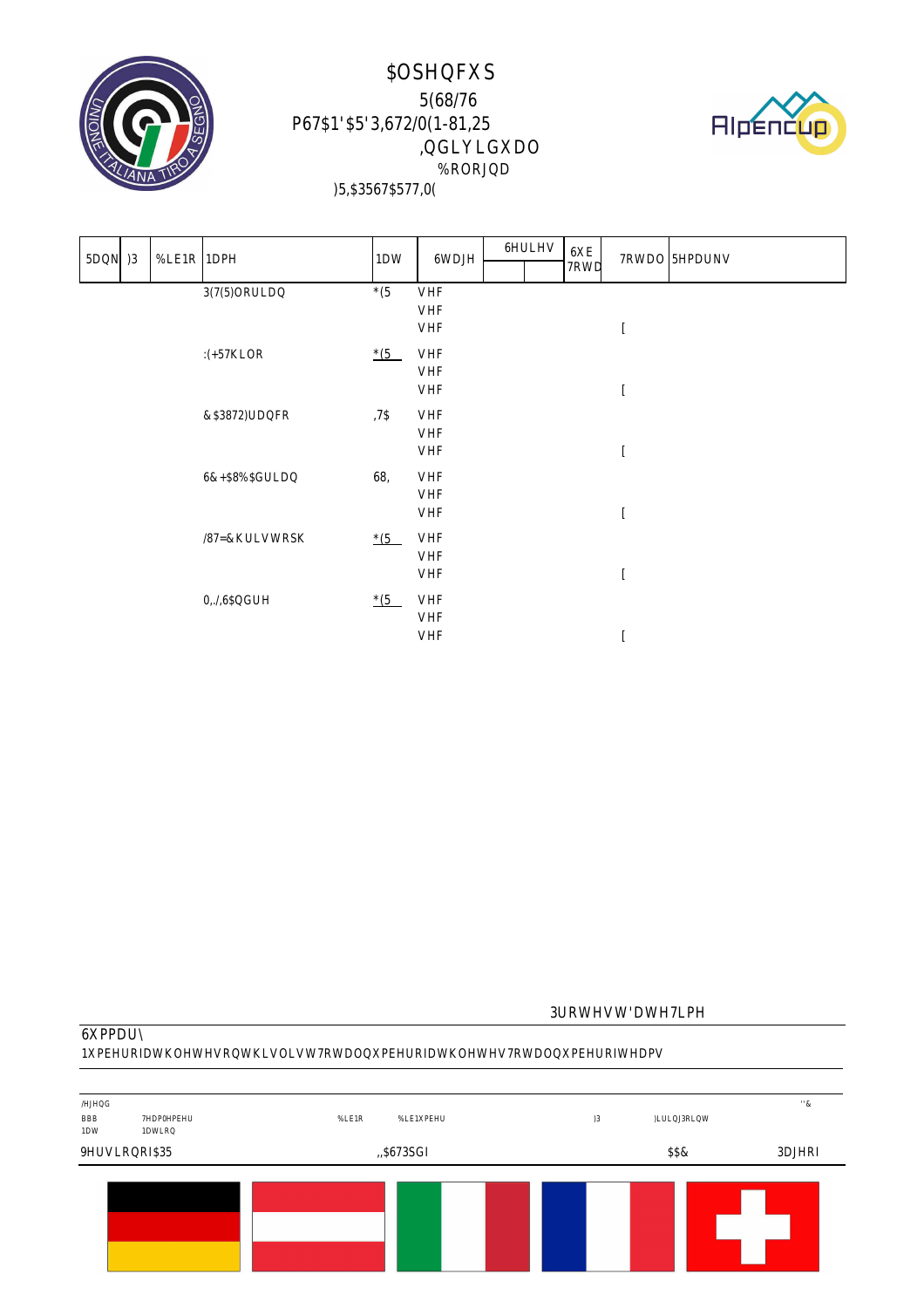



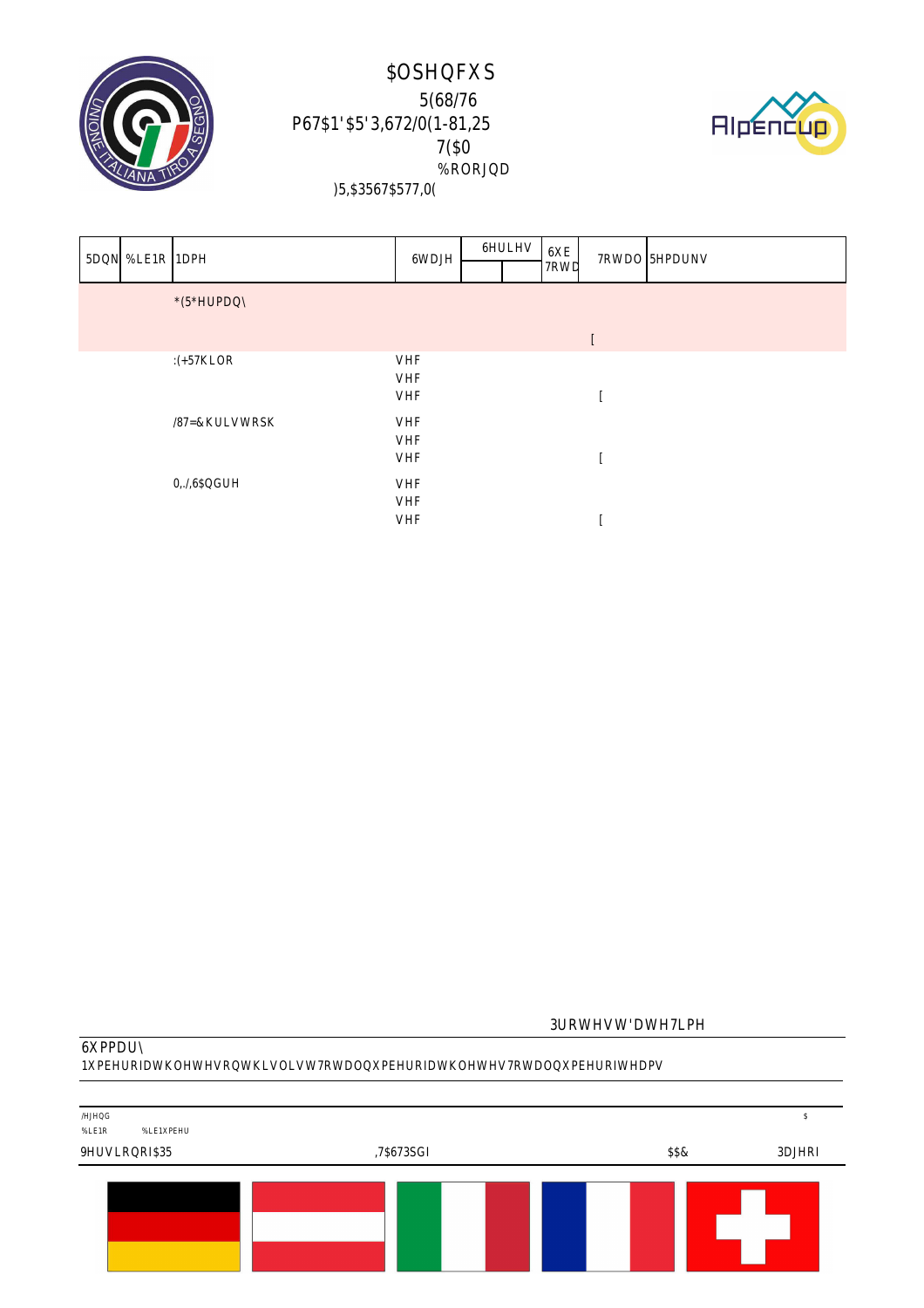



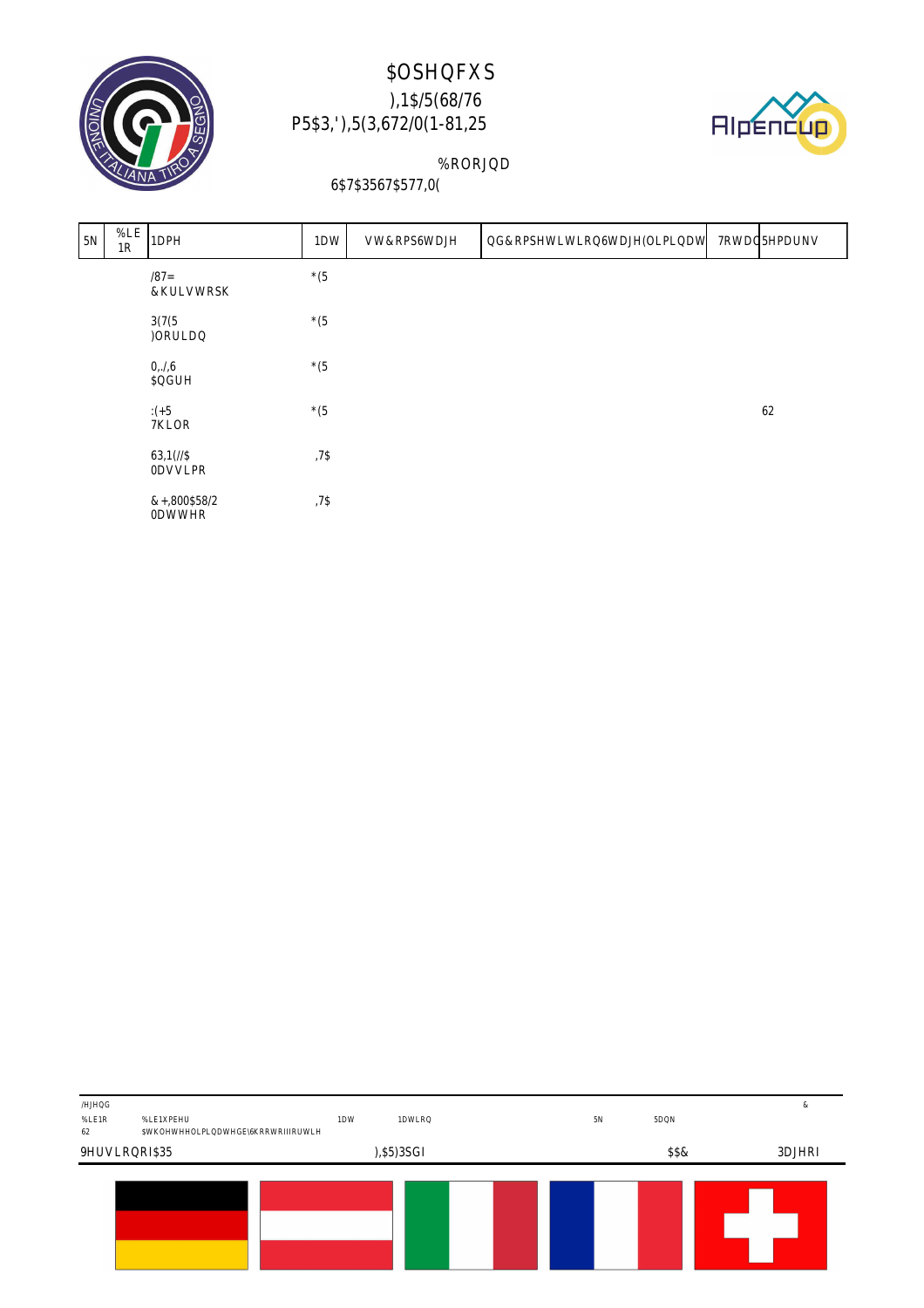



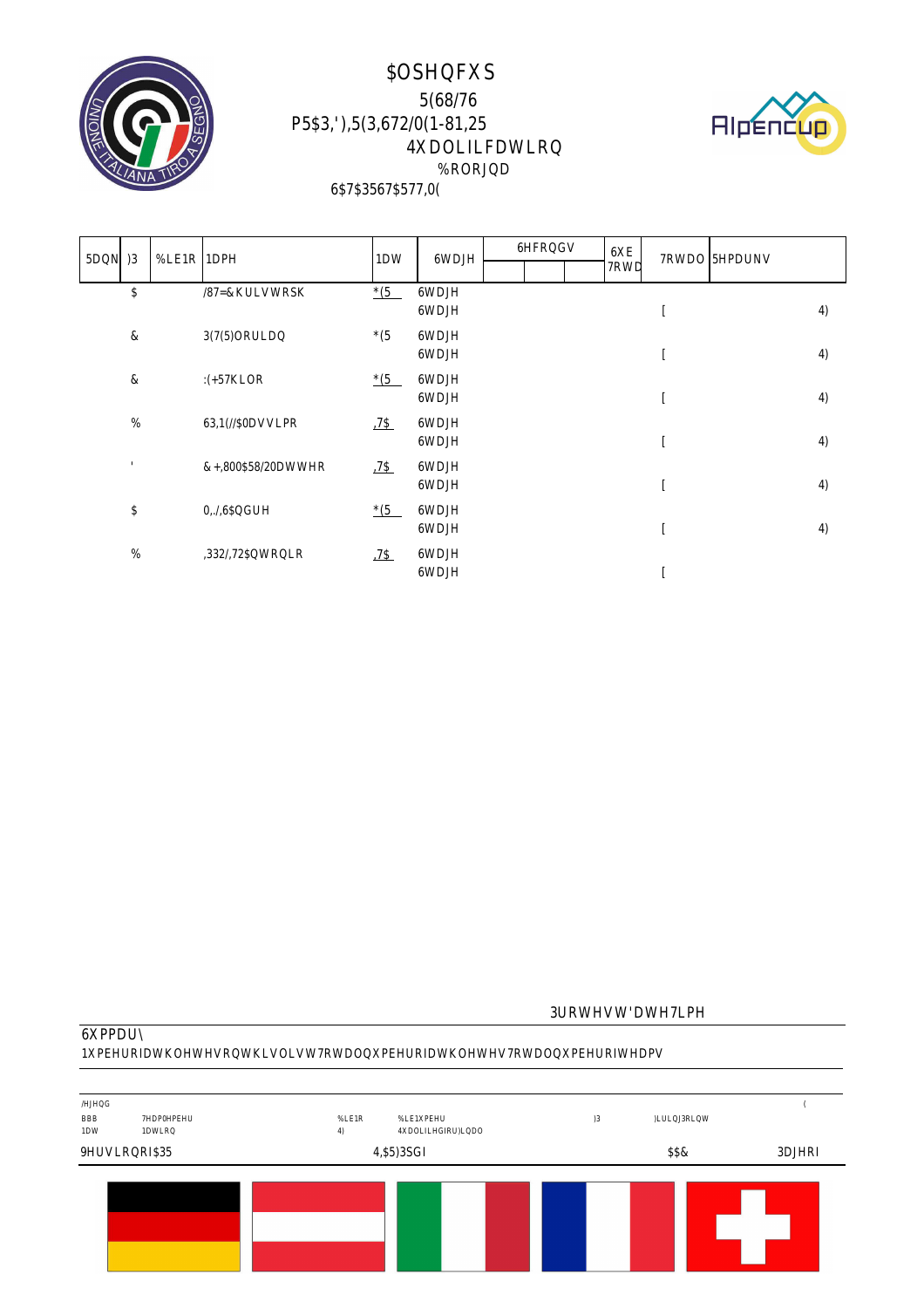



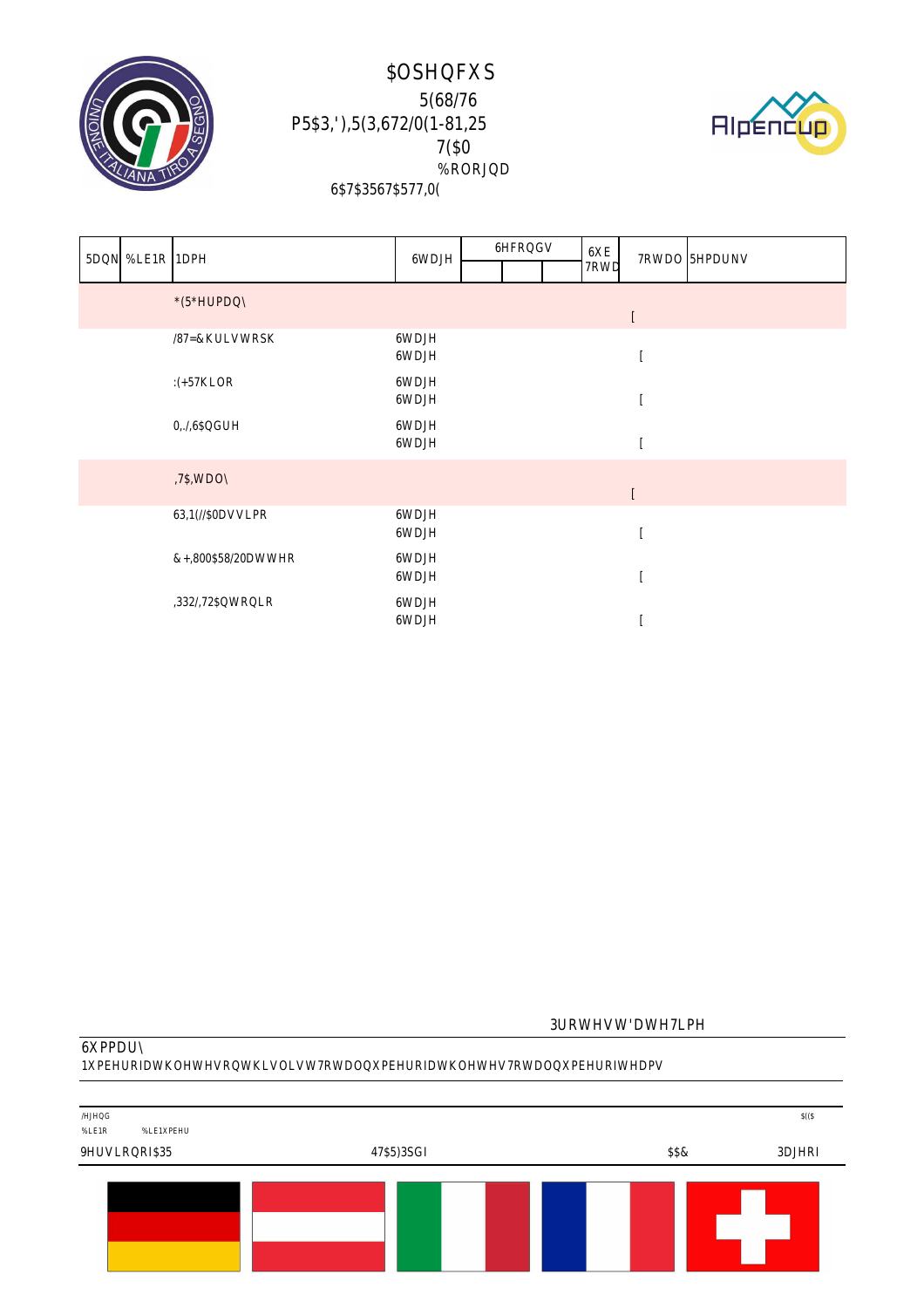



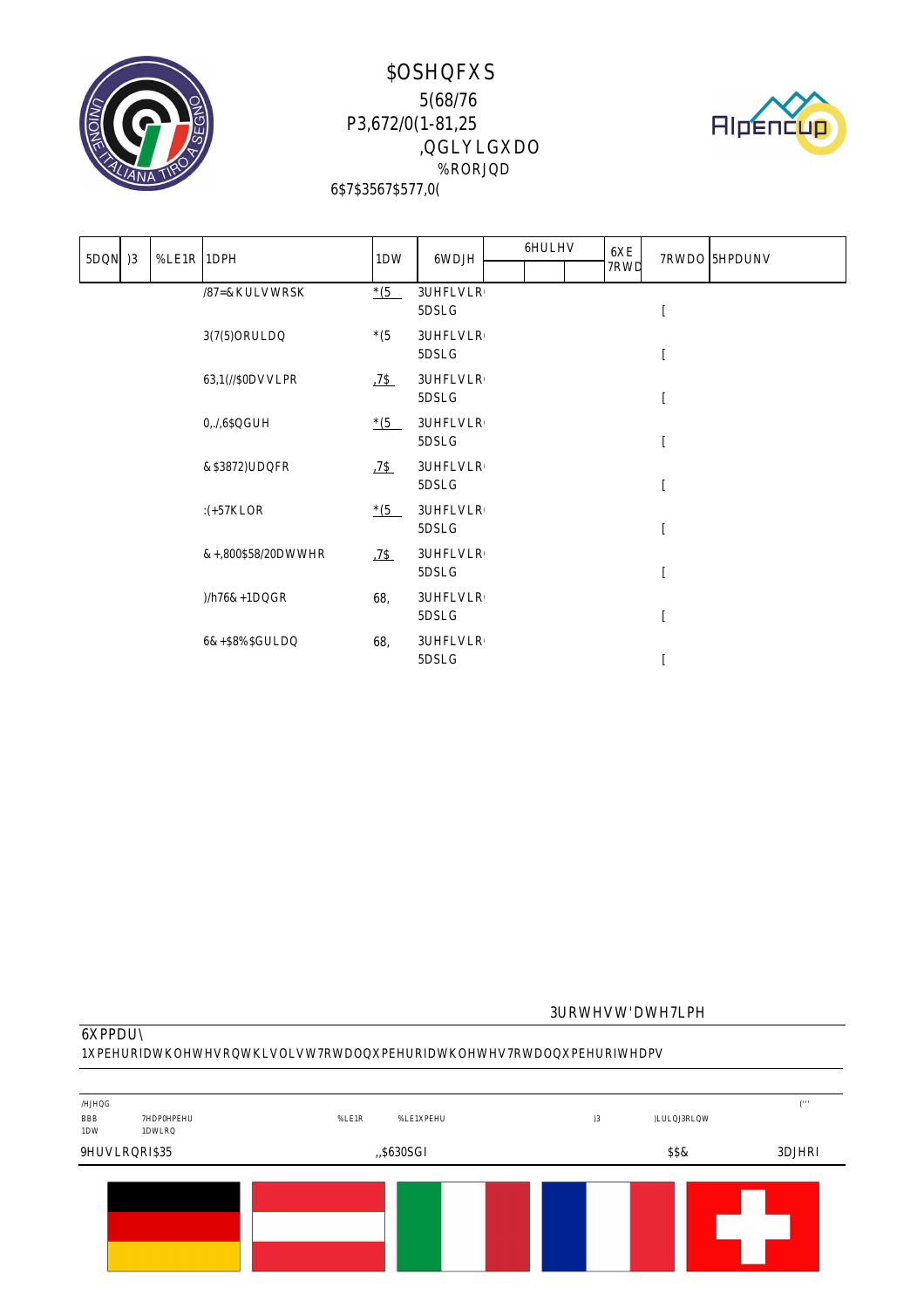



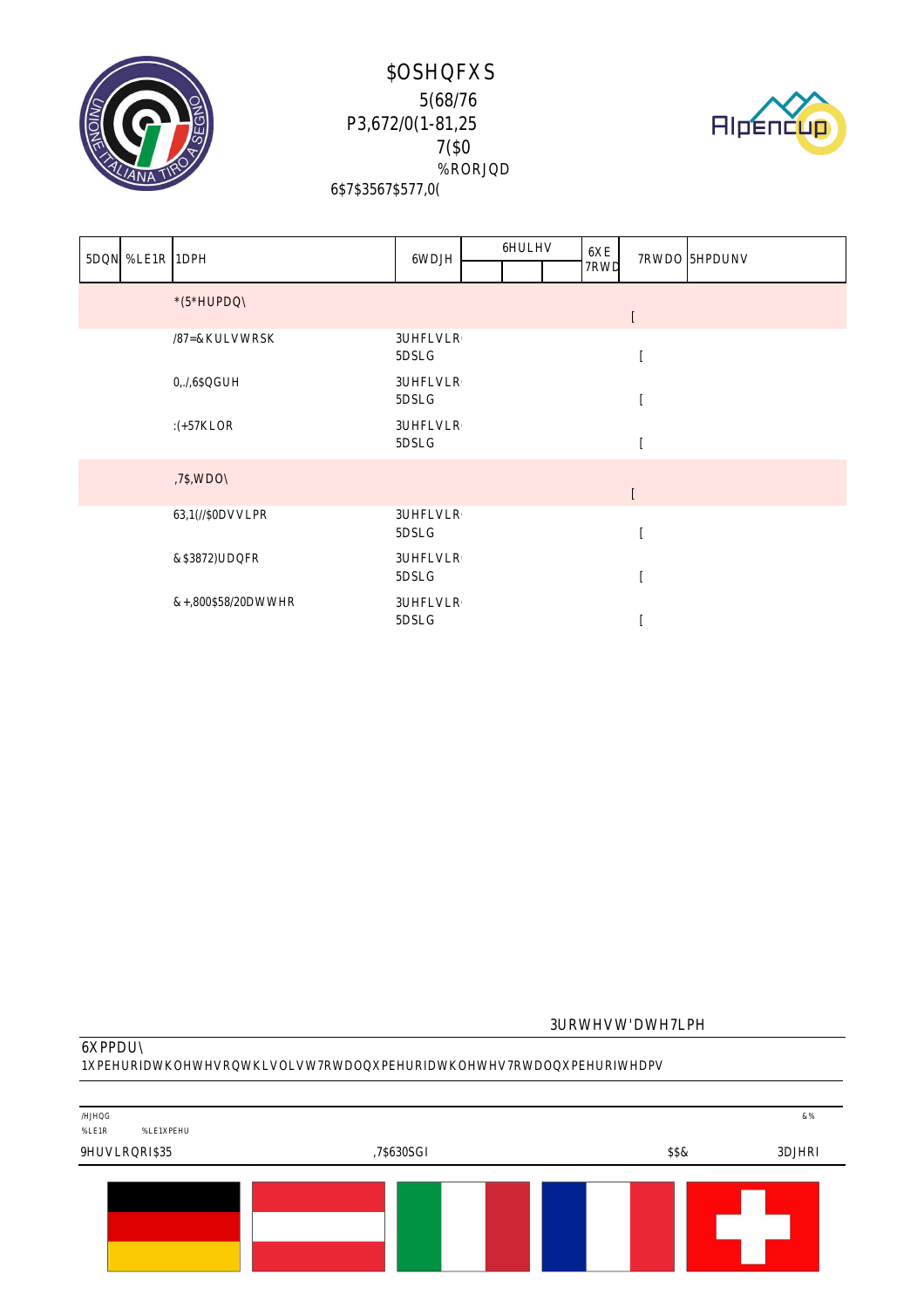



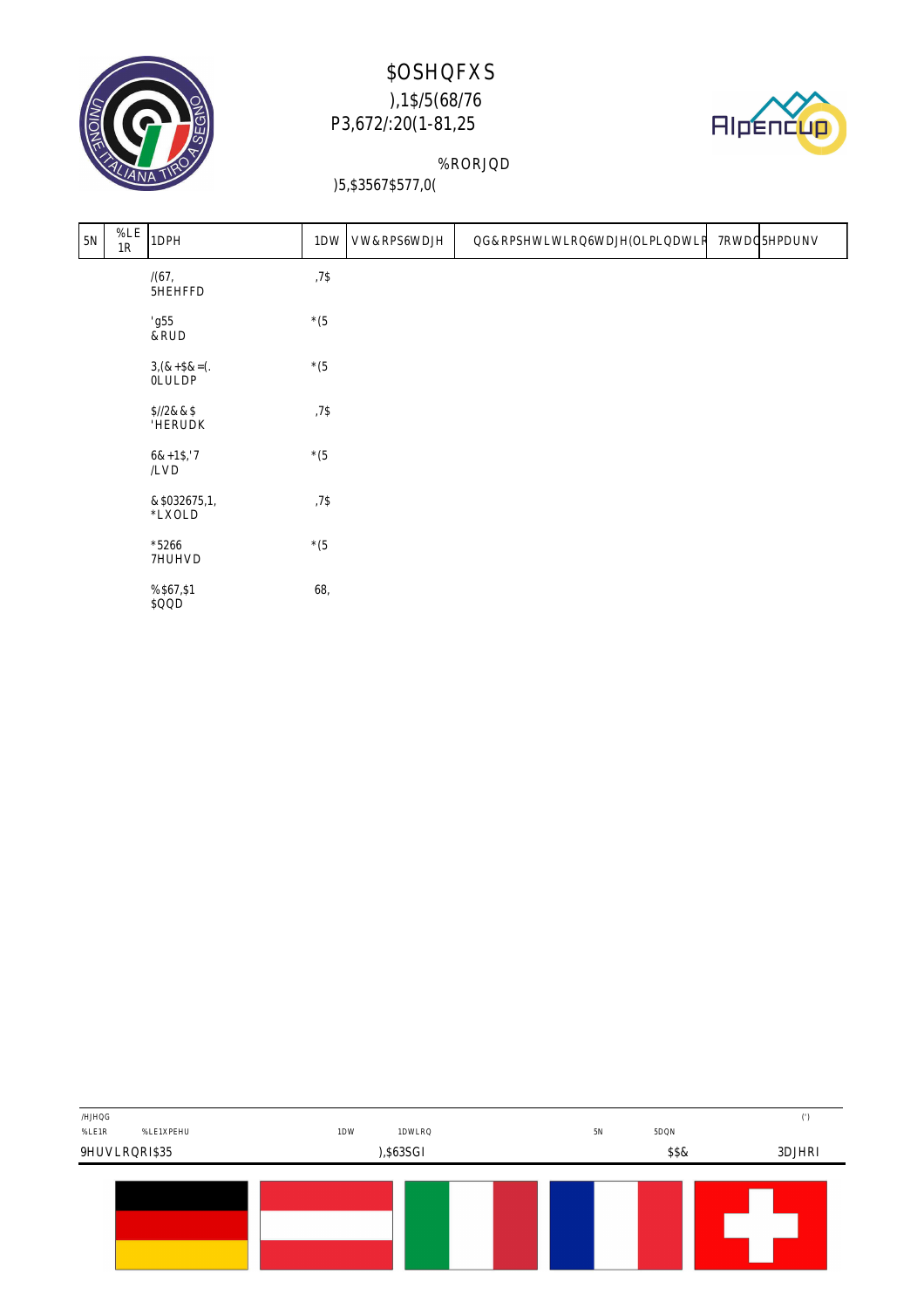



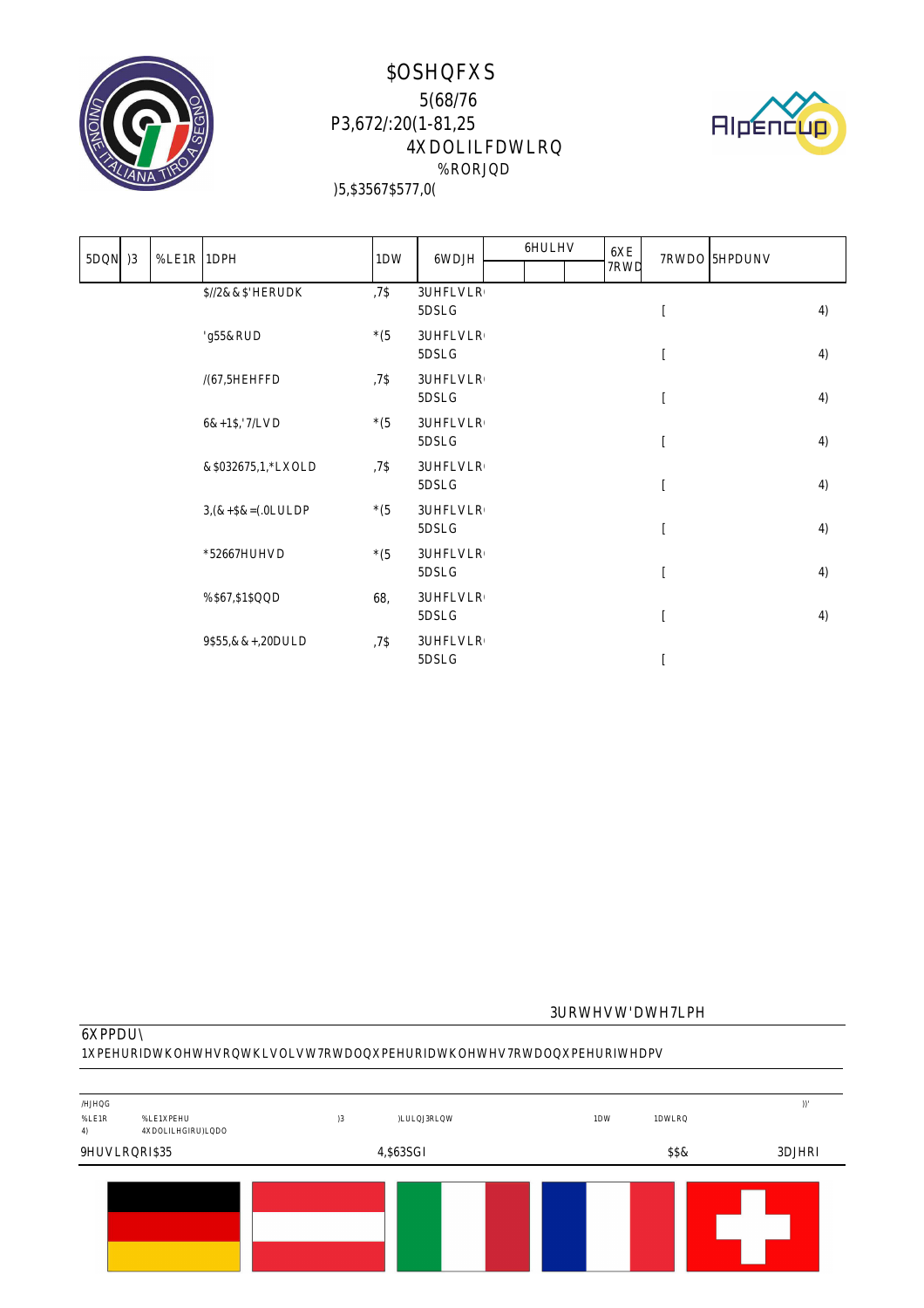



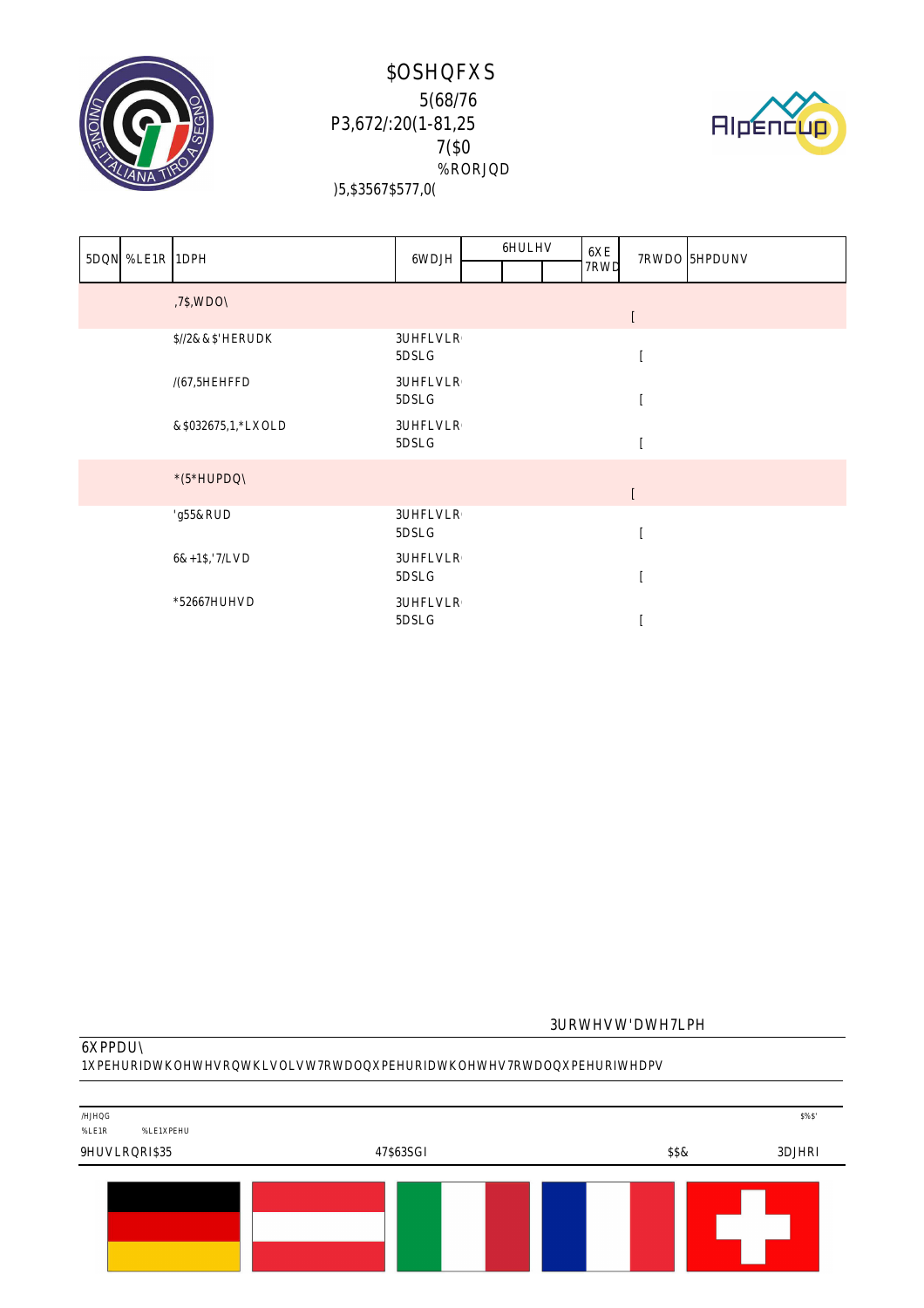



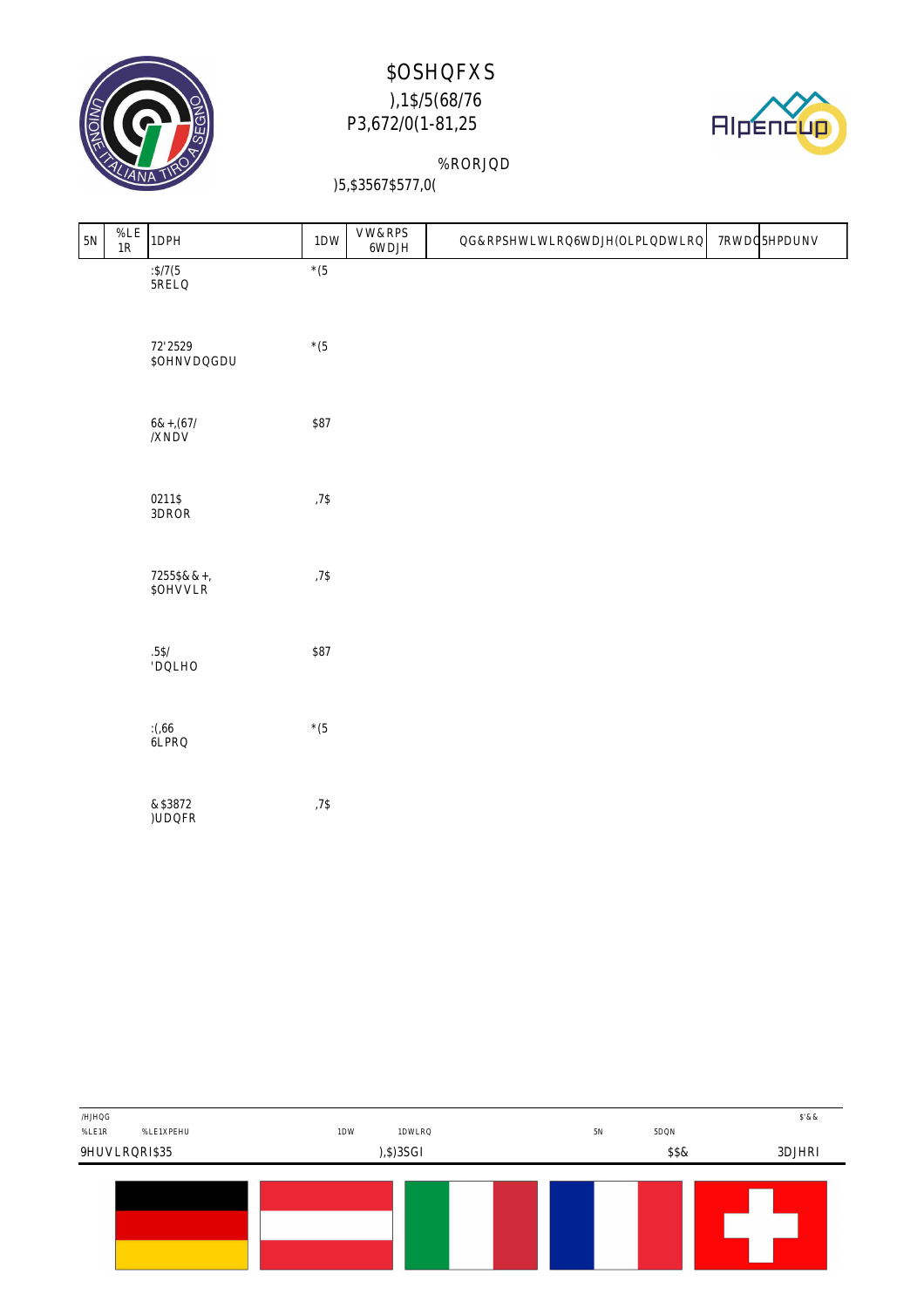





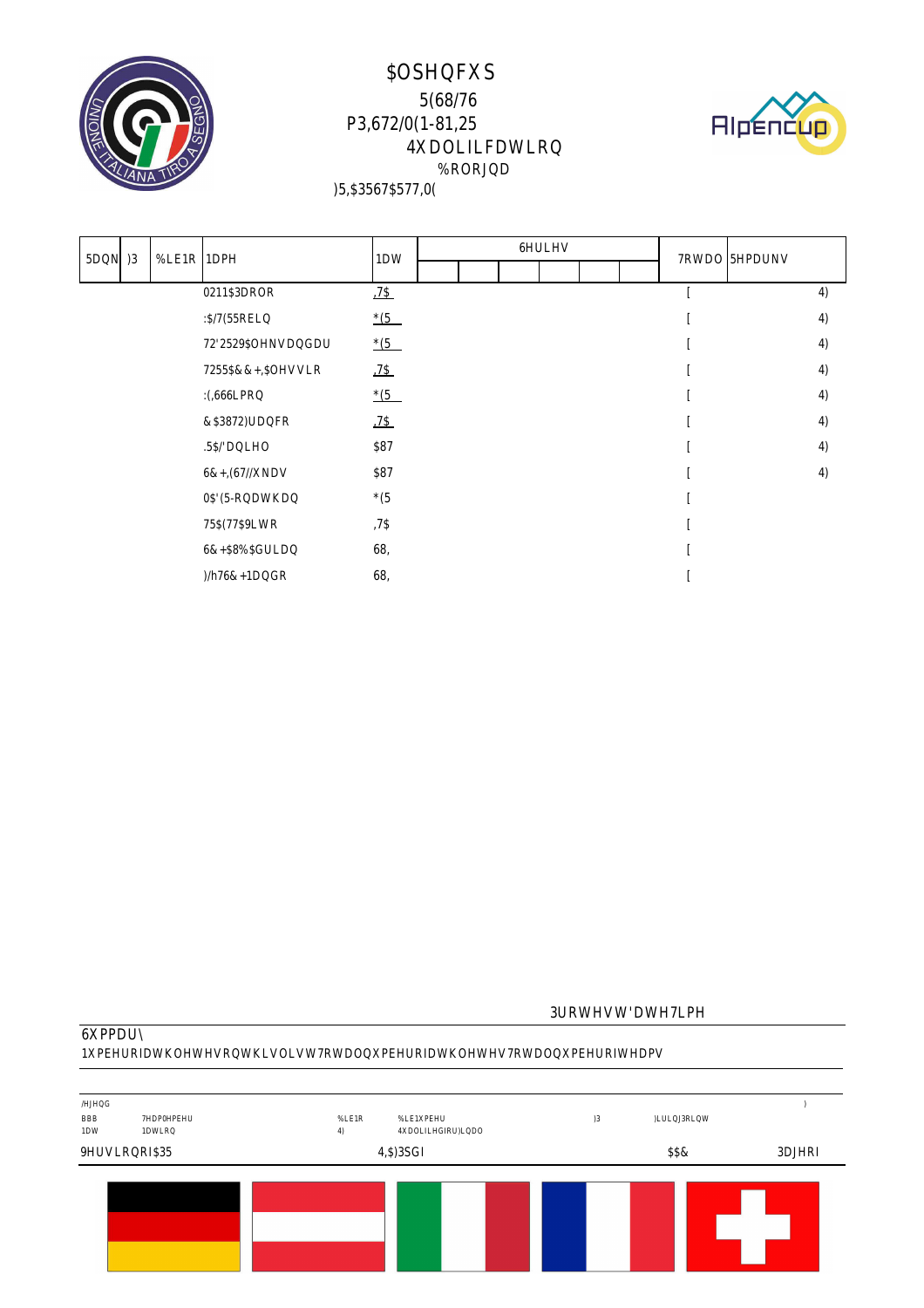





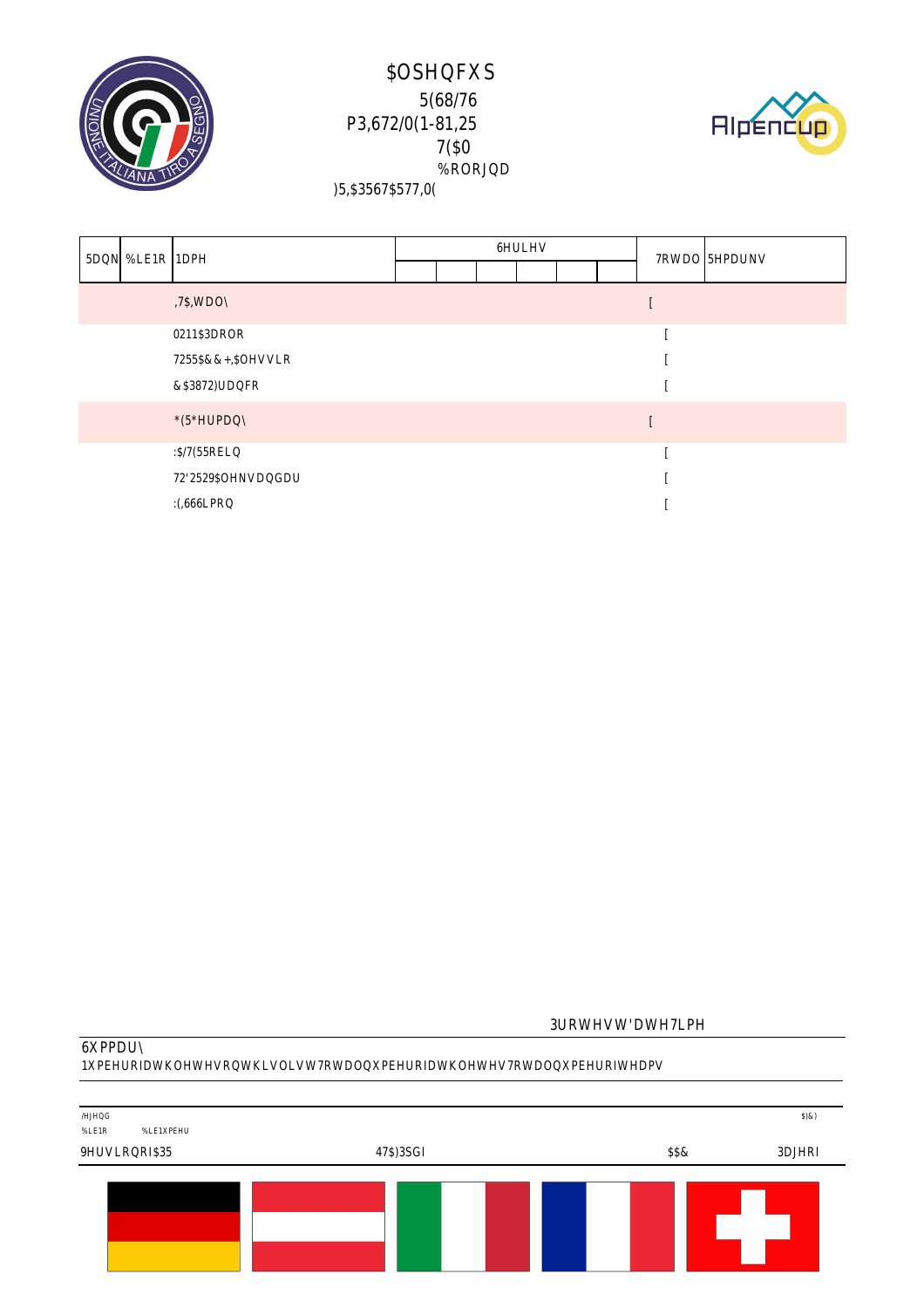



|  |  |  |  |  |  |  |  | <u> 1989 - Andre Harrison, Amerikaansk politiker (</u> |
|--|--|--|--|--|--|--|--|--------------------------------------------------------|
|  |  |  |  |  |  |  |  |                                                        |
|  |  |  |  |  |  |  |  |                                                        |
|  |  |  |  |  |  |  |  |                                                        |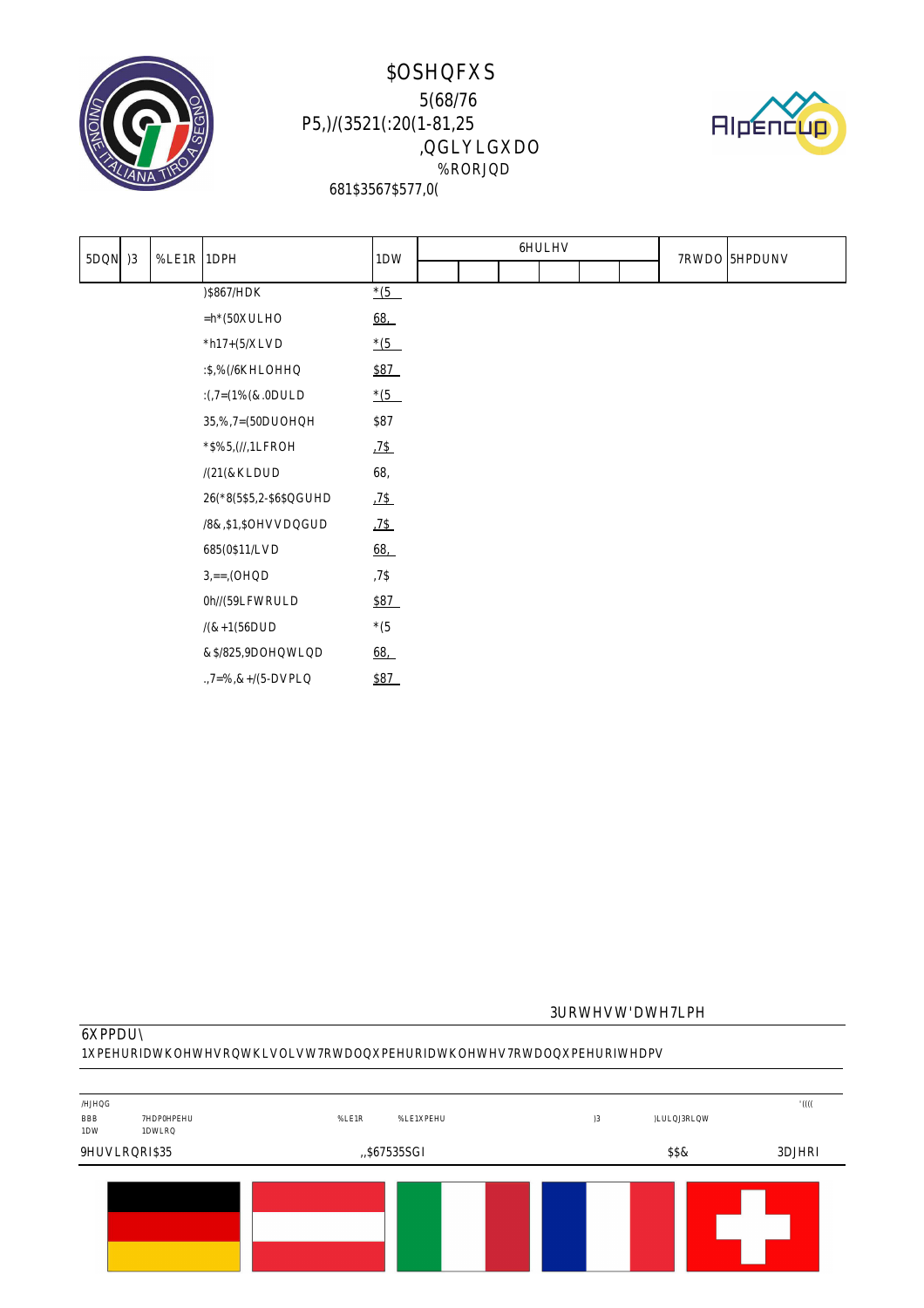





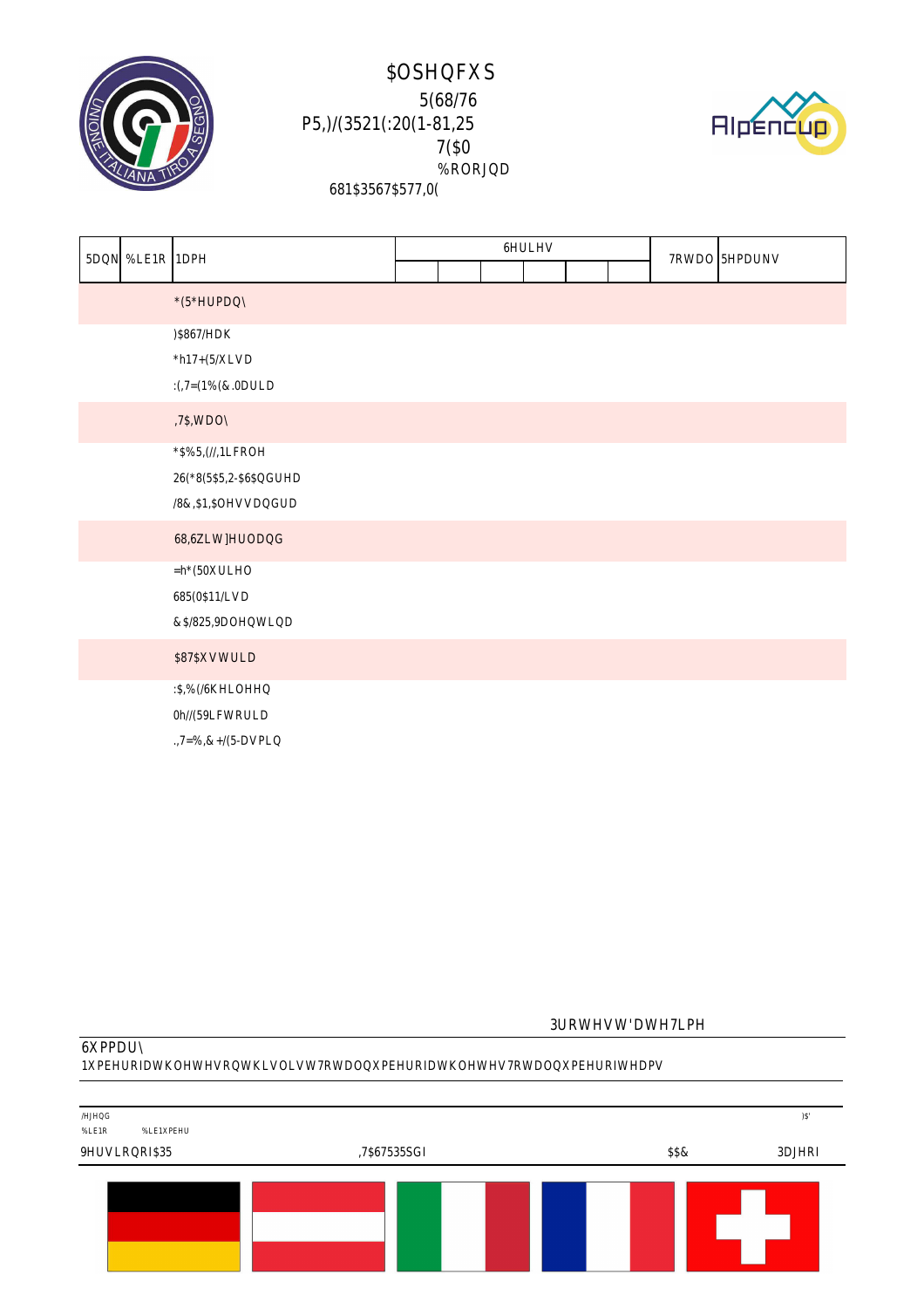



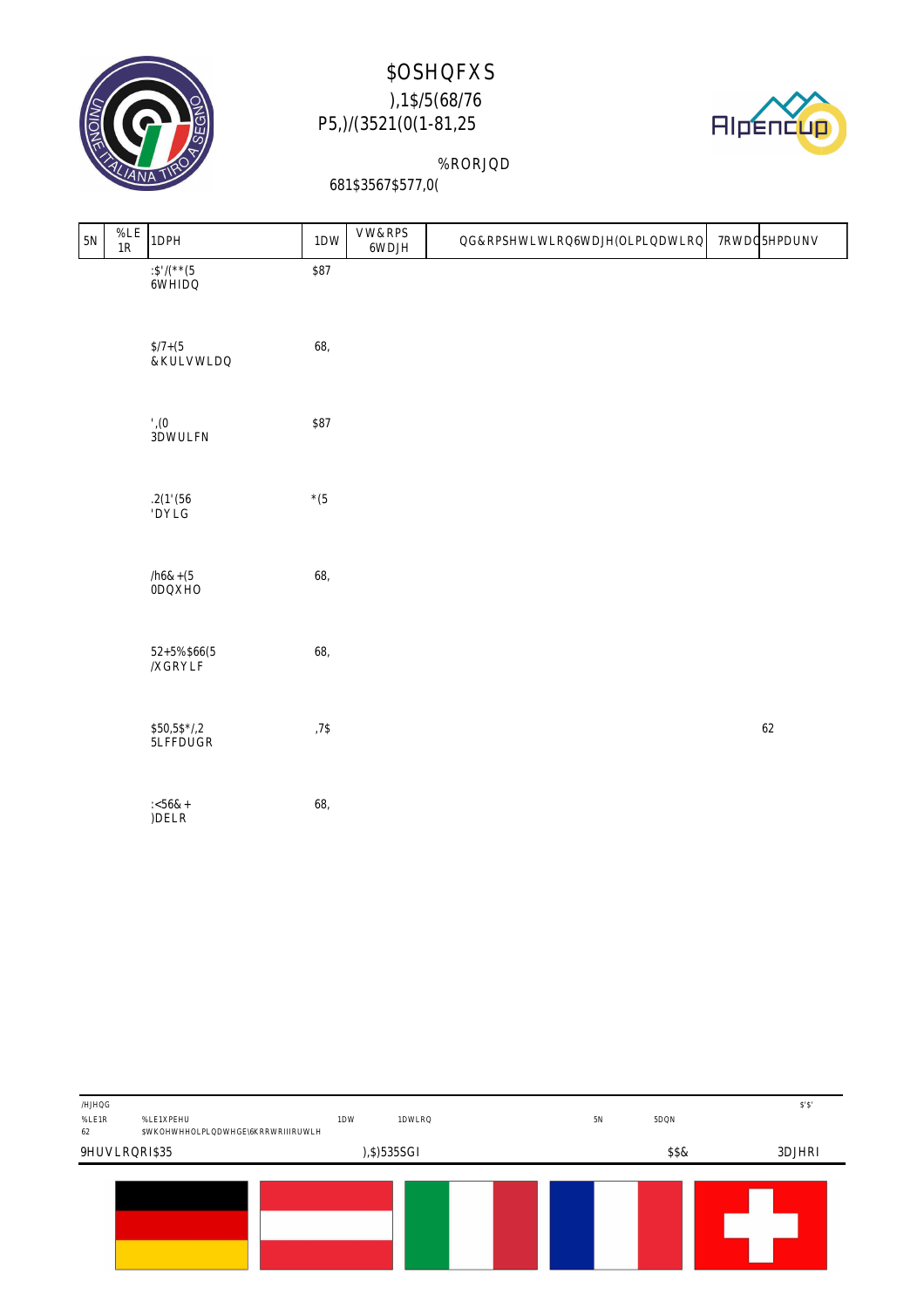



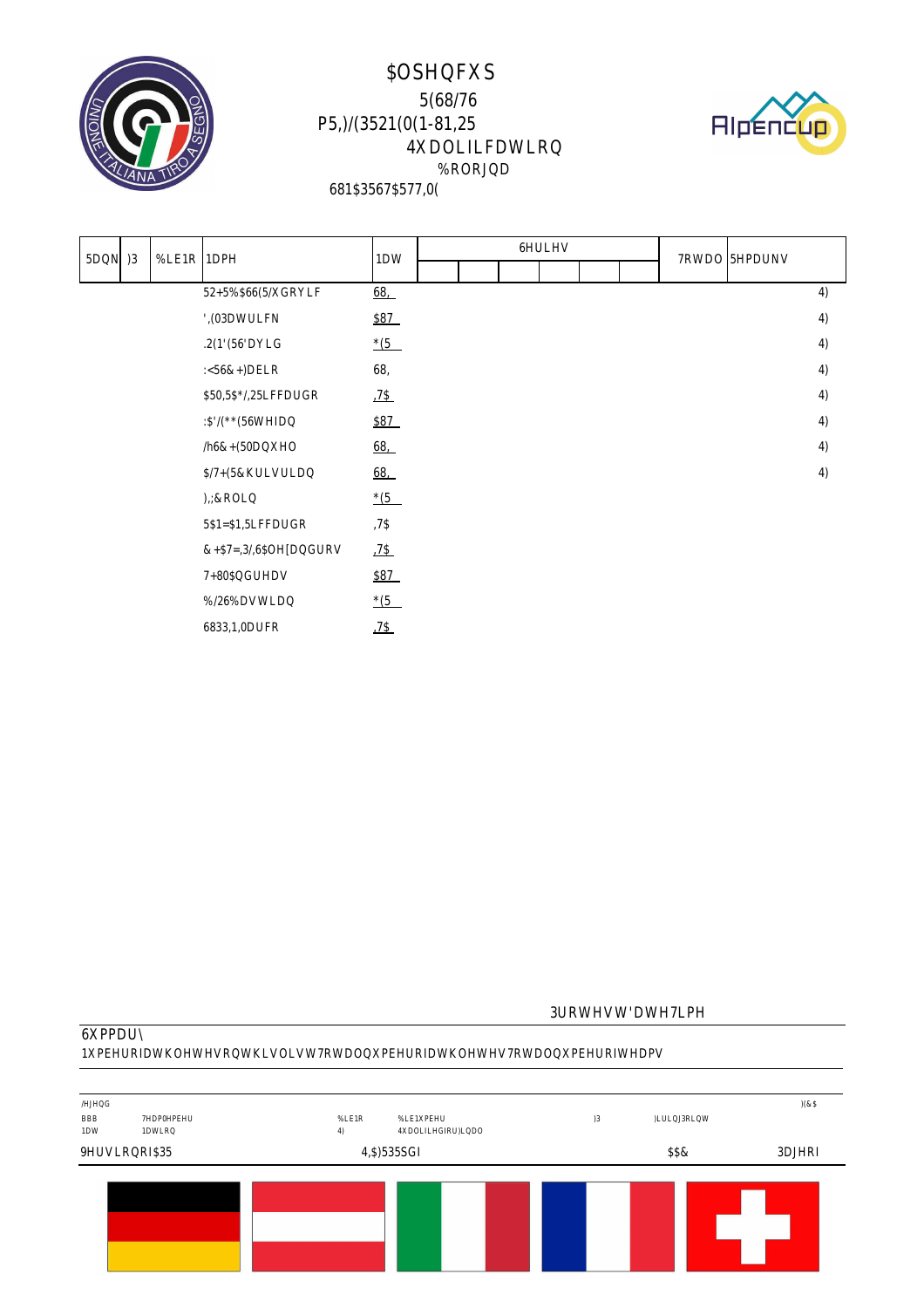





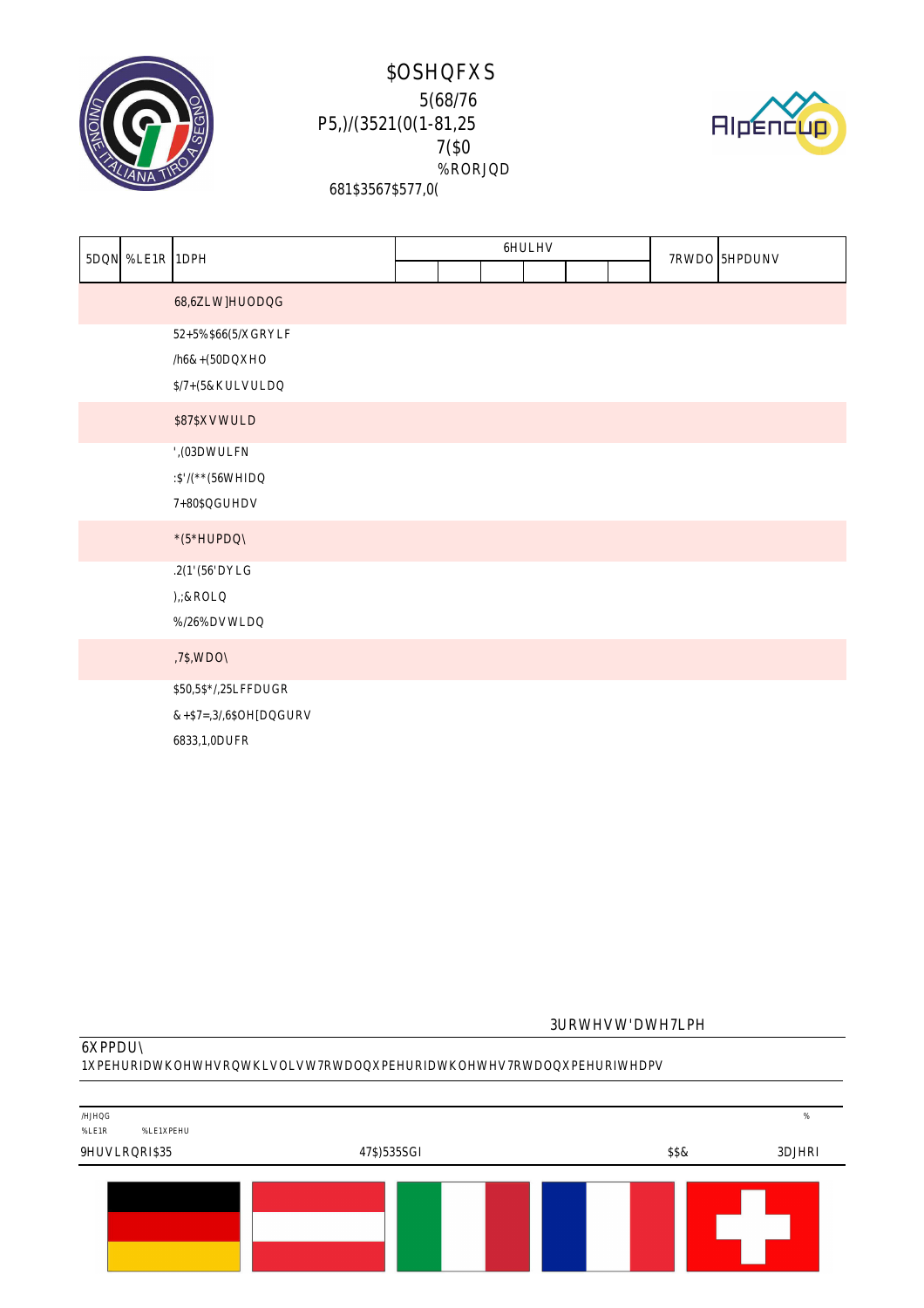



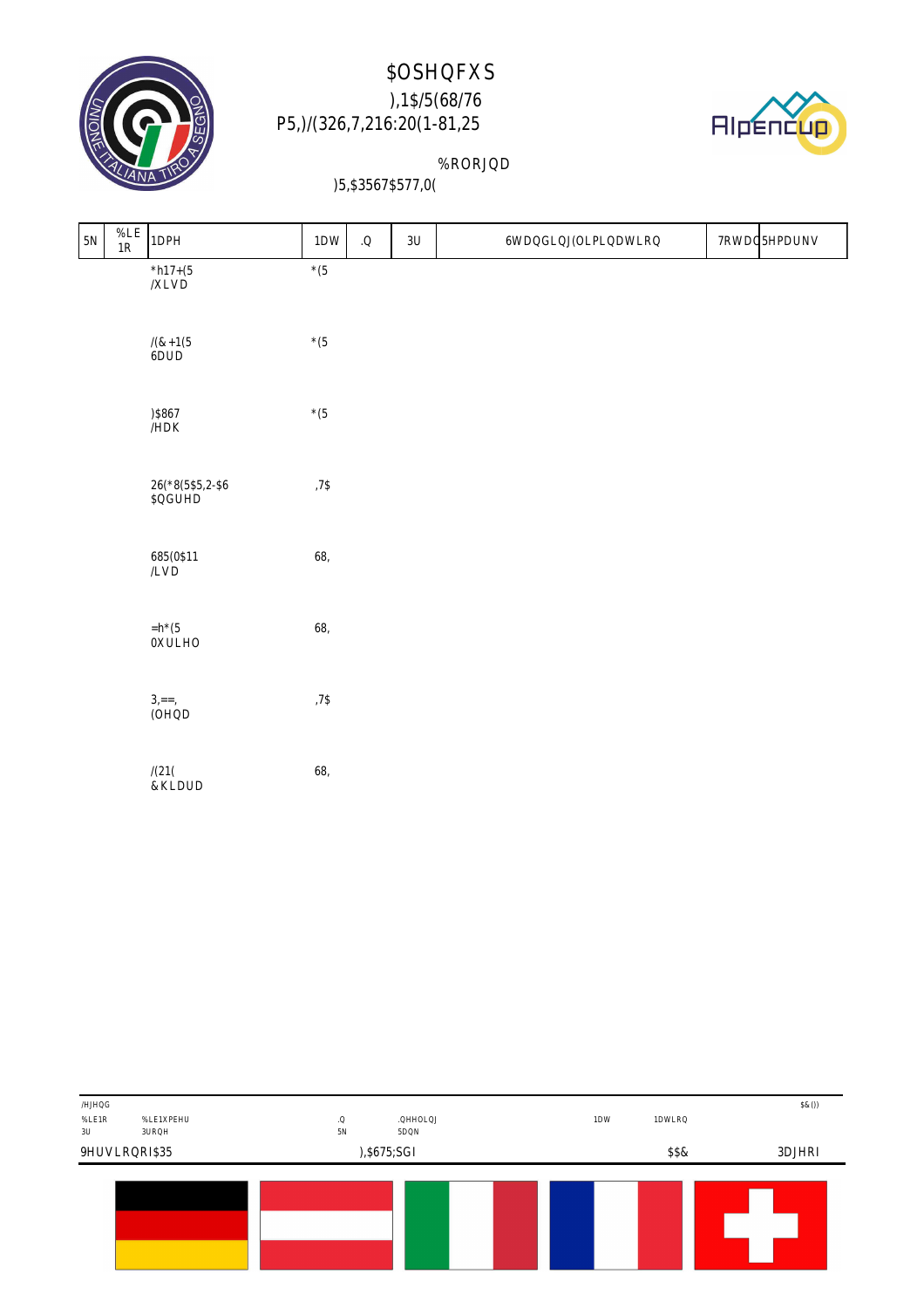



|  |  |  |  |  |  | <u> 1989 - Jan Stein Berlin, mars eta inparatore</u> |  |  |
|--|--|--|--|--|--|------------------------------------------------------|--|--|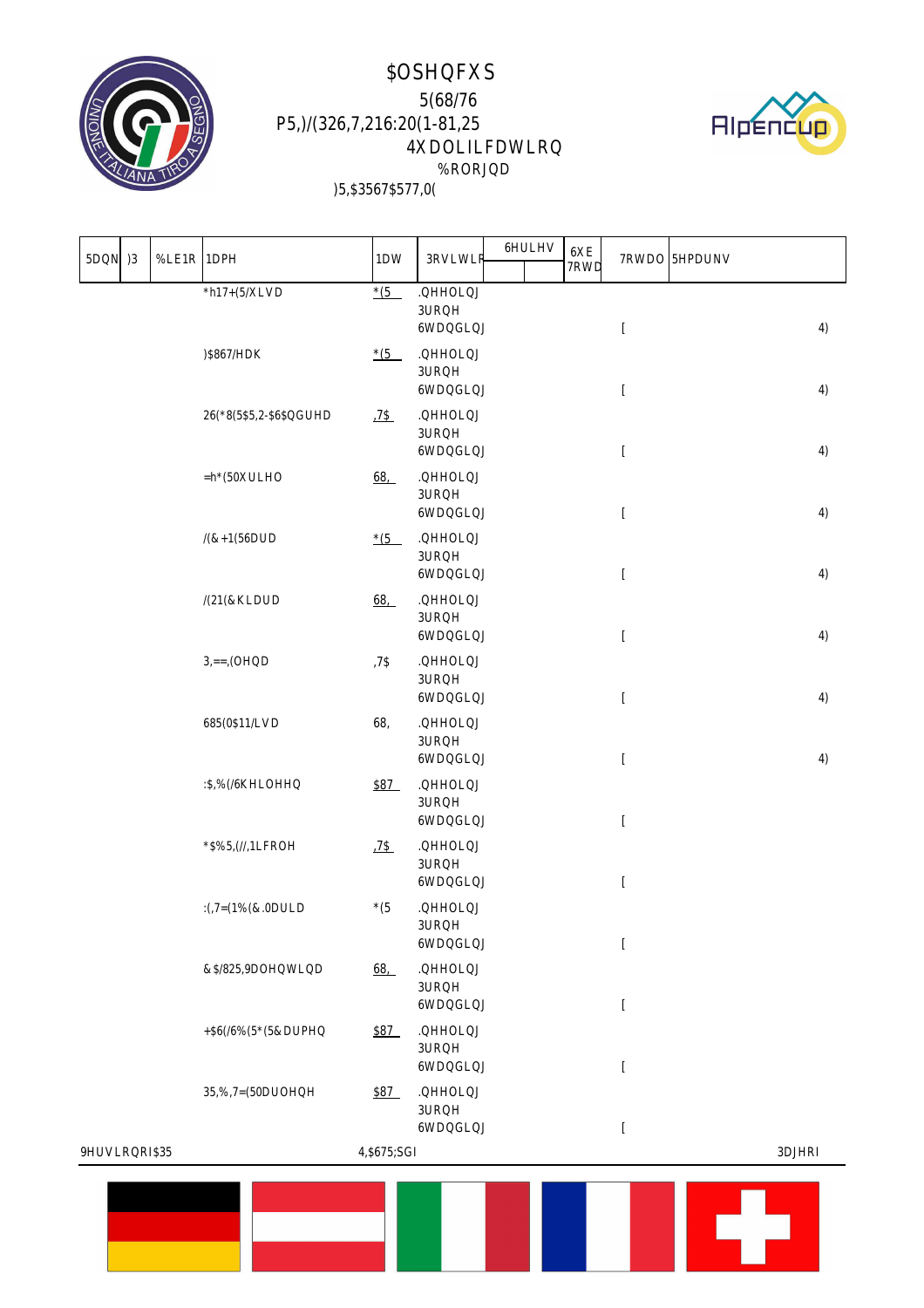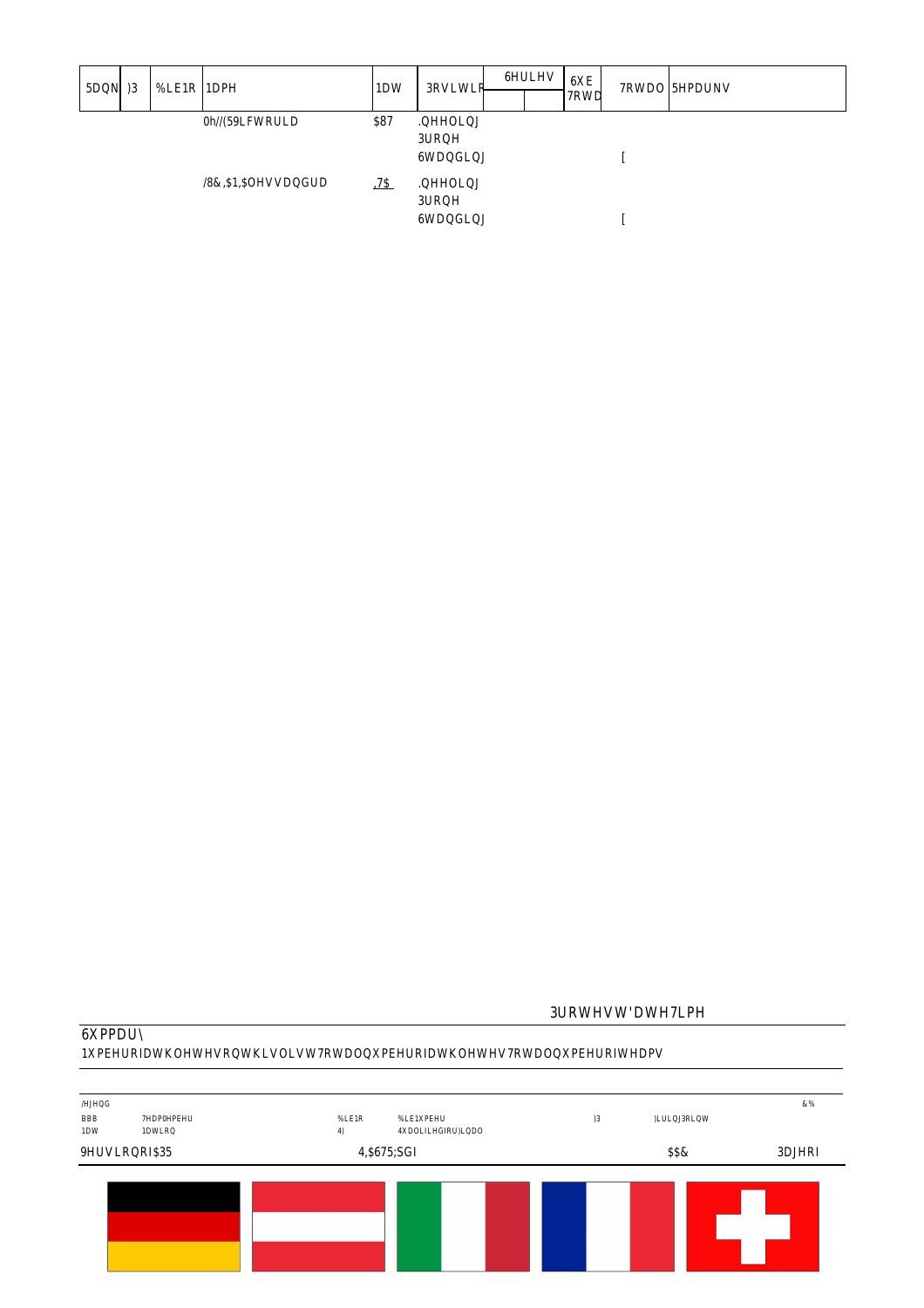



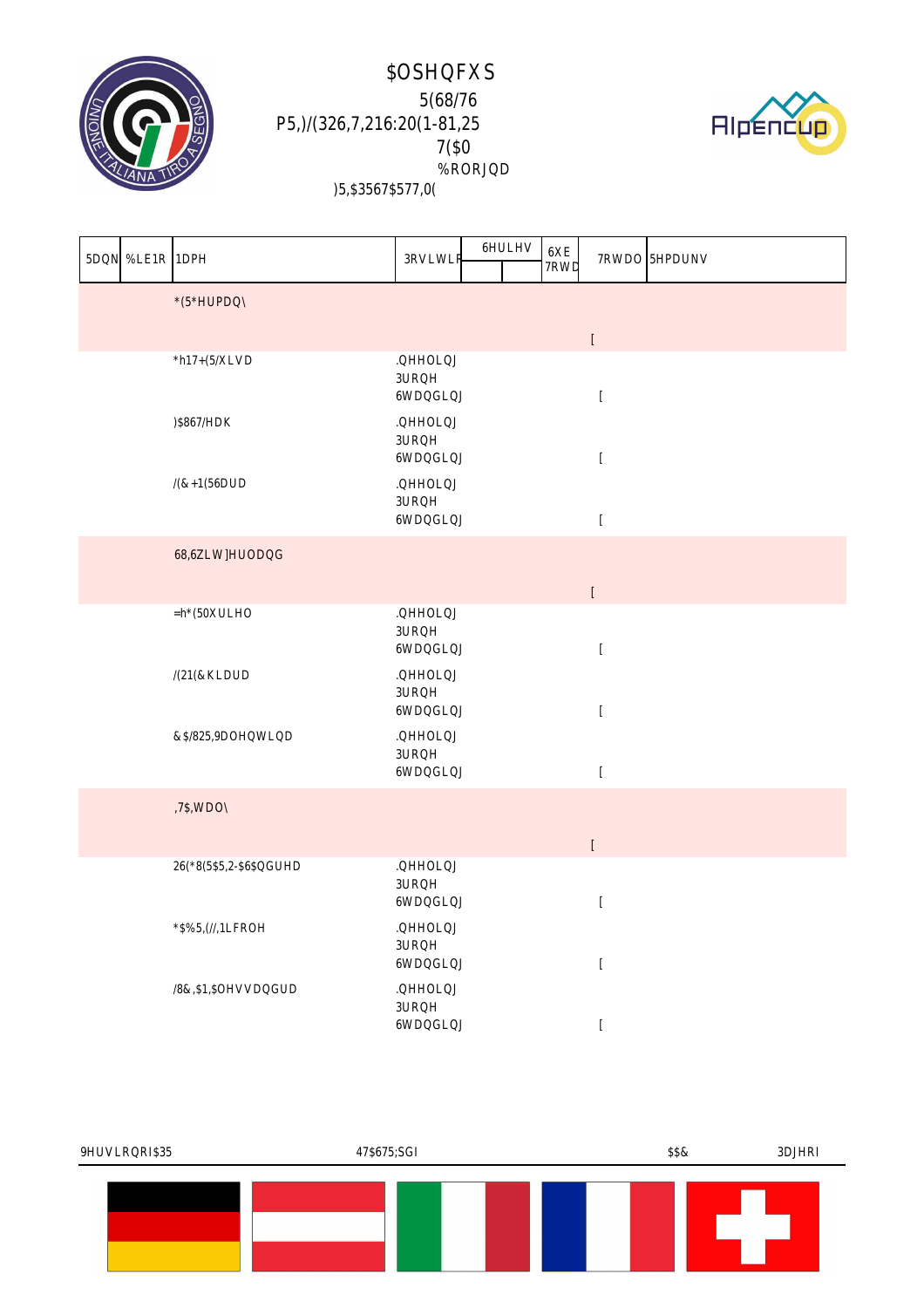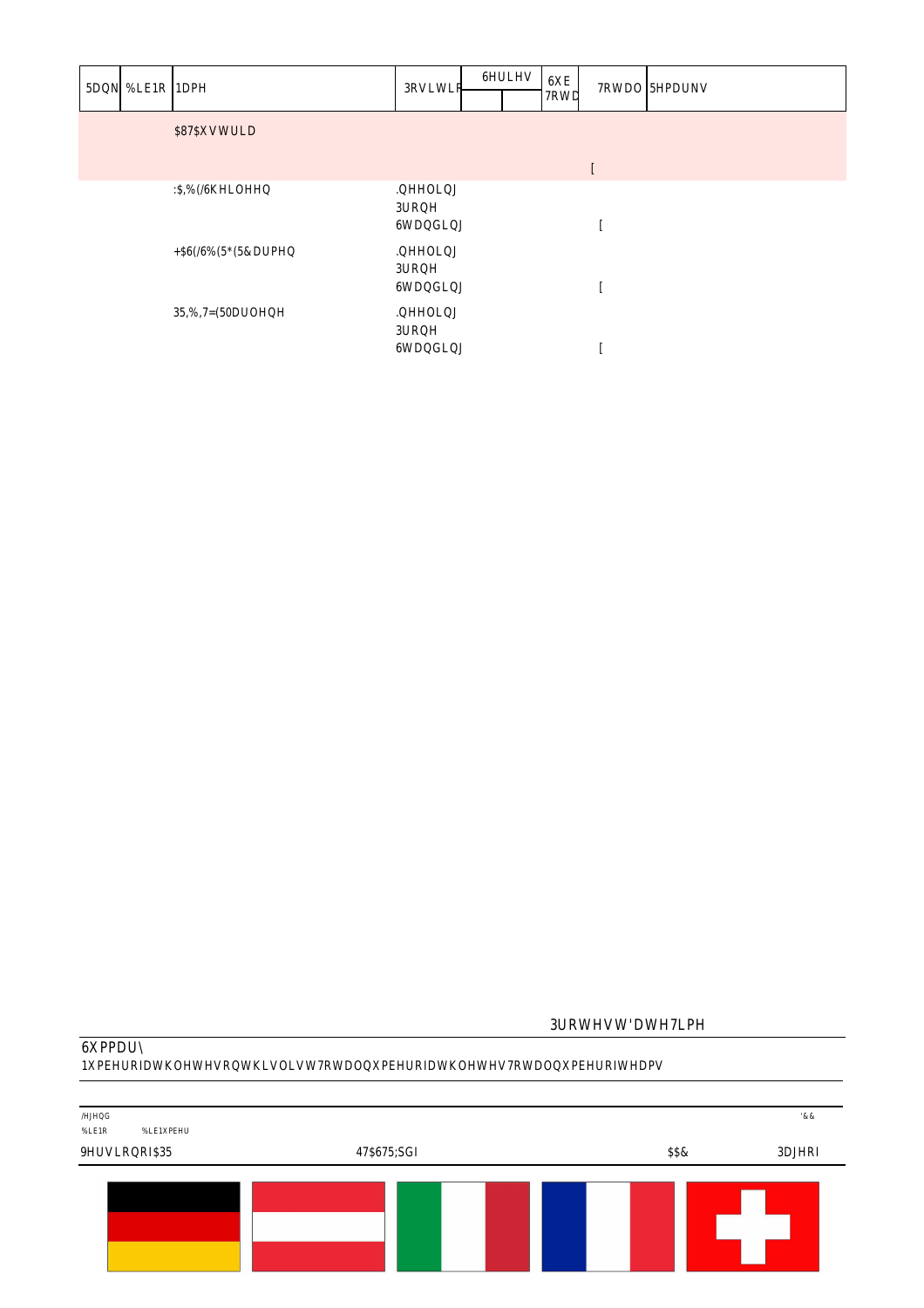



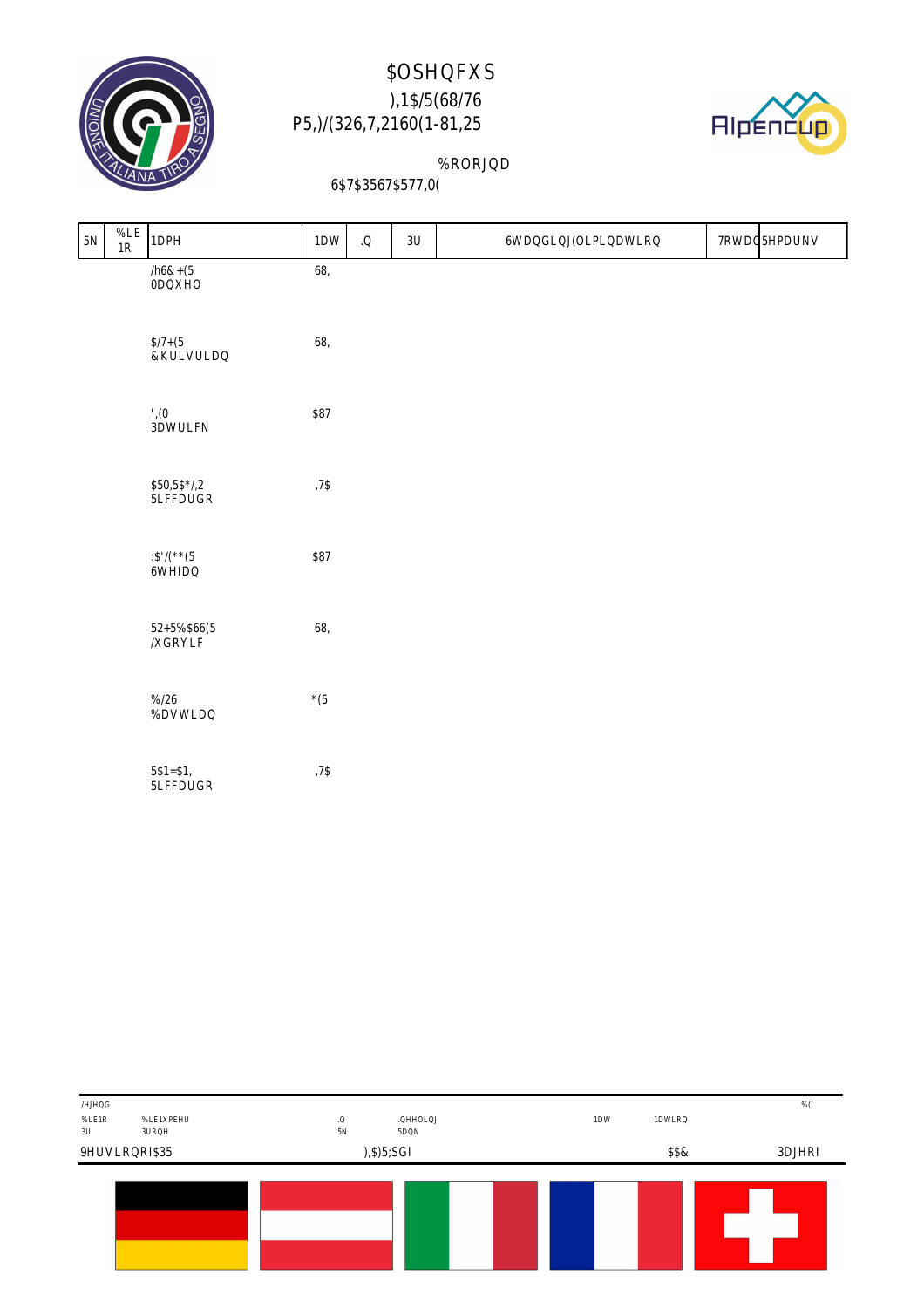



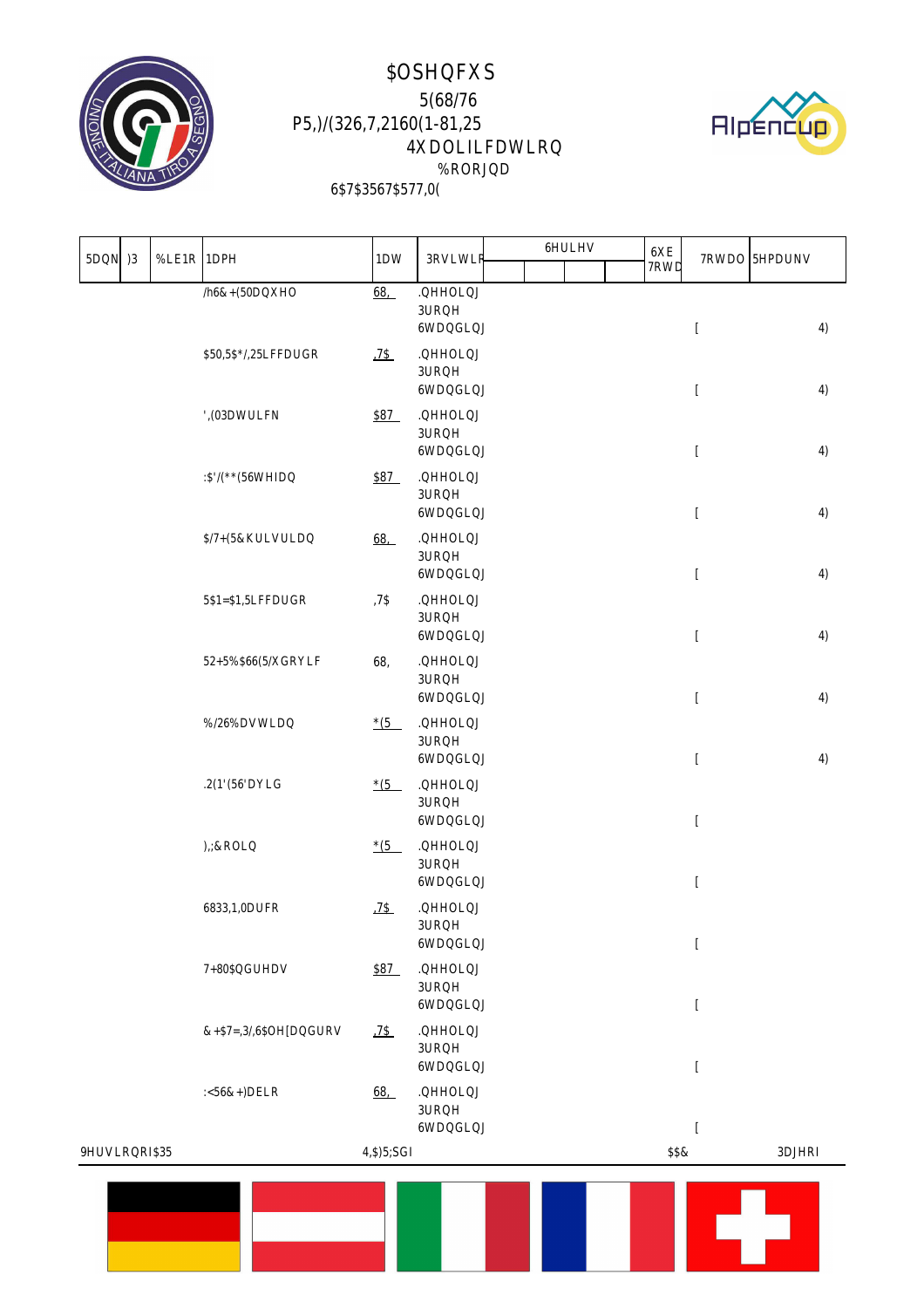